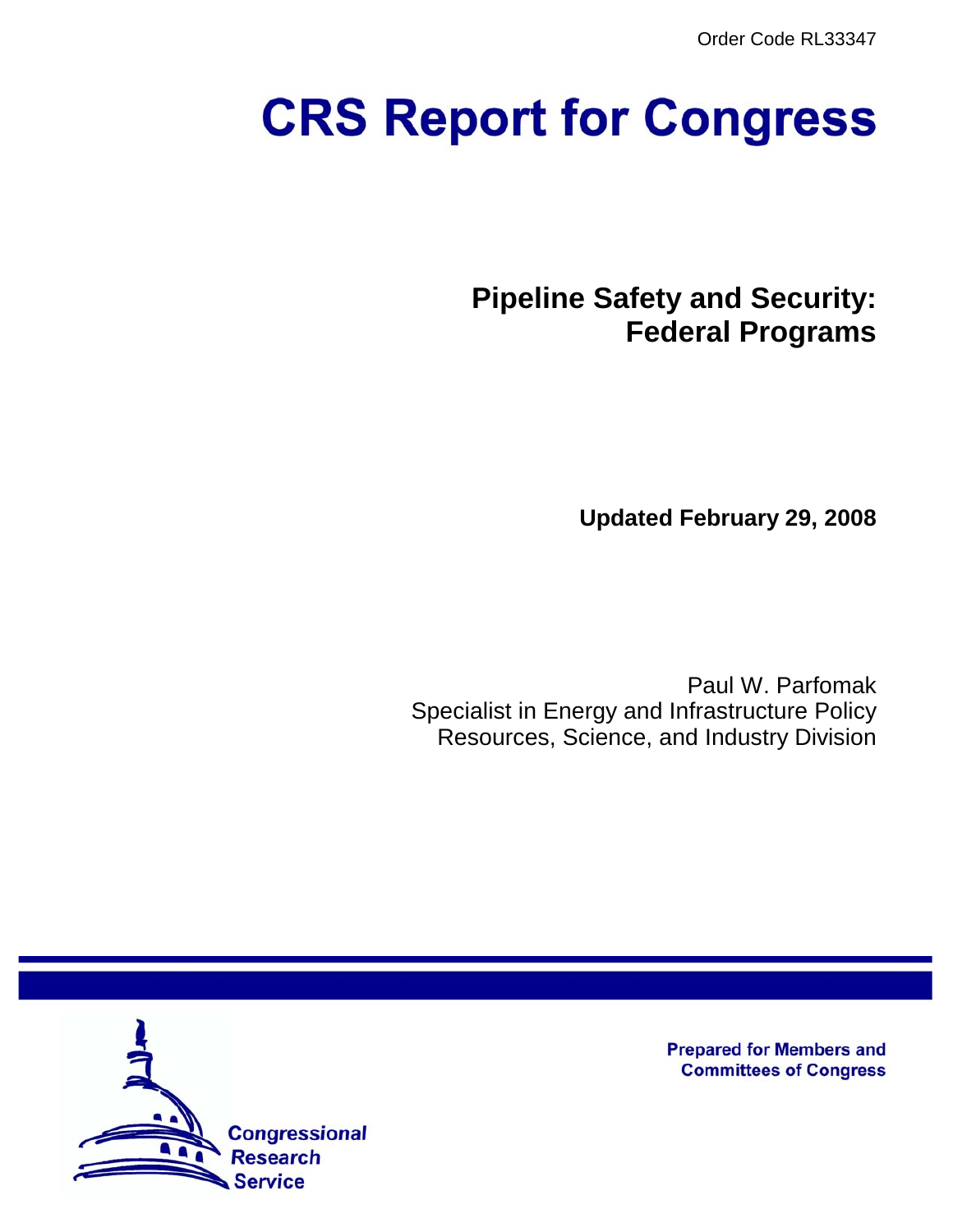## Pipeline Safety and Security: Federal Programs

## **Summary**

Nearly half a million miles of oil and gas transmission pipeline crisscross the United States. While an efficient and fundamentally safe means of transport, many pipelines carry hazardous materials with the potential to cause public injury and environmental damage. The nation's pipeline networks are also widespread, running alternately through remote and densely populated regions; consequently, these systems are vulnerable to accidents and terrorist attack. The 109<sup>th</sup> Congress passed the Pipeline Safety Improvement Act of 2006 (P.L. 109-468) to improve pipeline safety and security practices, and to reauthorize the federal Office of Pipeline Safety. The  $110<sup>th</sup>$  Congress passed the Implementing Recommendations of the  $9/11$ Commission Act of 2007 (P.L. 110-53), which President Bush signed on August 3, 2007. Provisions in P.L. 110-53 mandate pipeline security inspections and potential enforcement (Sec. 1557) and require federal plans for critical pipeline security and incident recovery (Sec. 1558). Congress is overseeing the implementation of these acts and examining ongoing policy issues related to the nation's pipeline network.

The Office of Pipeline Safety (OPS), within the Department of Transportation (DOT), is the lead federal regulator of pipeline safety. The OPS uses a variety of strategies to promote compliance with its safety regulations, including inspections, investigation of safety incidents, and maintaining a dialogue with pipeline operators. The agency clarifies its regulatory expectations through a range of communications and relies upon a range of enforcement actions to ensure that pipeline operators correct safety violations and take preventive measures to preclude future problems. The Transportation Security Administration (TSA), within the Department of Homeland Security (DHS), is the lead federal agency for security in all modes of transportation — including pipelines. The agency oversees industry's identification and protection of pipelines by developing security standards; implementing measures to mitigate security risk; building stakeholder relations; and monitoring compliance with security standards, requirements, and regulation. While the OPS and TSA have distinct missions, pipeline safety and security are intertwined.

Federal activities in pipeline safety and security are evolving. Although pipeline impacts on the environment remain a concern of some public interest groups, both federal government and industry representatives suggest that federal pipeline programs have been on the right track. As oversight of the federal role in pipeline safety and security continues, Congress may focus on the effectiveness of state pipeline damage prevention programs, the promulgation of low-stress pipeline regulations, federal pipeline safety enforcement, and the relationship between DHS and the DOT with respect to pipeline security, among other provisions in federal pipeline safety regulation. In addition to these specific issues, Congress may wish to assess how the various elements of U.S. pipeline safety and security activity fit together in the nation's overall strategy to protect transportation infrastructure.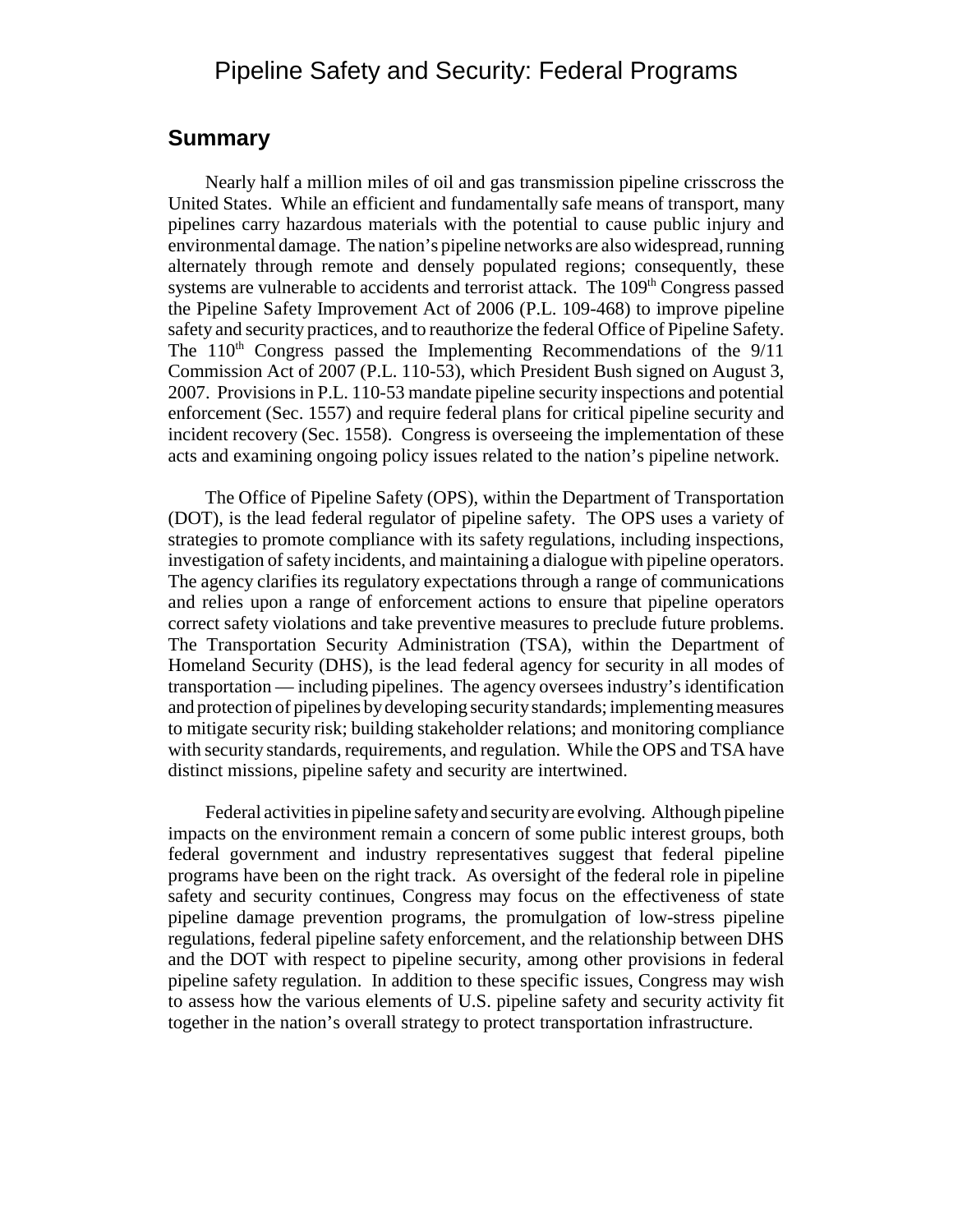## **Contents**

| Distribution Integrity Management  19 |
|---------------------------------------|
|                                       |
|                                       |
|                                       |

# **List of Tables**

|--|--|--|--|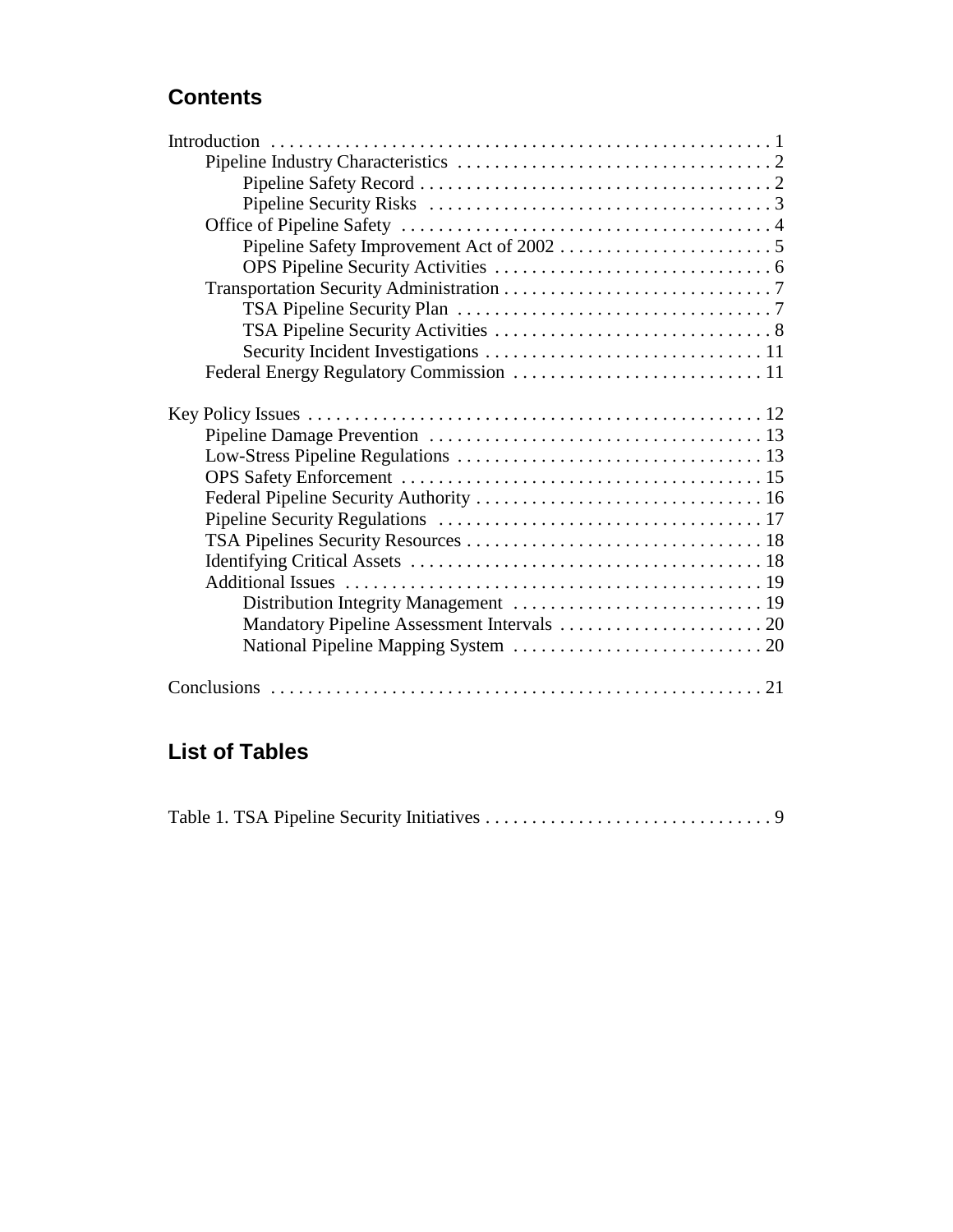# Pipeline Safety and Security: Federal Programs

## **Introduction1**

Nearly half a million miles of oil and gas transmission pipeline crisscross the United States.<sup>2</sup> These pipelines are integral to U.S. energy supply and have vital links to other critical infrastructure, such as power plants, airports, and military bases. While an efficient and fundamentally safe means of transport, many pipelines carry volatile or flammable materials with the potential to cause public injury and environmental damage. The nation's pipeline networks are also widespread, running alternately through remote and densely populated regions; consequently, these systems are vulnerable to accidents and terrorist attack. The 2006 partial shutdown of the Prudhoe Bay, Alaska oil field, the largest in the United States, due to pipeline safety problems demonstrated this vulnerability.<sup>3</sup>

The 109<sup>th</sup> Congress passed the Pipeline Safety Improvement Act of 2006 (P.L. 109-468) to improve pipeline safety and security practices, and to reauthorize the federal Office of Pipeline Safety. The  $110<sup>th</sup>$  Congress passed the Implementing Recommendations of the 9/11 Commission Act of 2007 (P.L. 110-53), which President Bush signed on August 3, 2007. Provisions in P.L. 110-53 mandate pipeline security inspections and potential enforcement (Sec. 1557) and require federal plans for critical pipeline security and incident recovery (Sec. 1558). Congress is overseeing the implementation of these acts and examining ongoing policy issues related to the nation's pipeline network.

<sup>&</sup>lt;sup>1</sup> Parts of this report were previously published in CRS Report RL31990, *Pipeline Security*: *An Overview of Federal Activities and Current Policy Issues*, by Paul W. Parfomak.

<sup>&</sup>lt;sup>2</sup> Bureau of Transportation Statistics (BTS), "National Transportation Statistics,"February 2008. [http://www.bts.gov/publications/national\_transportation\_statistics/html/ table\_01\_10.html]. In this report "oil" includes petroleum and other hazardous liquids such as gasoline, jet fuel, diesel fuel, and propane, unless otherwise noted.

<sup>3</sup> For specific discussion of BP Alaska's pipeline problems, see CRS Report RL33629, *BP Alaska North Slope Pipeline Shutdowns: Regulatory Policy Issues*, by Paul W. Parfomak.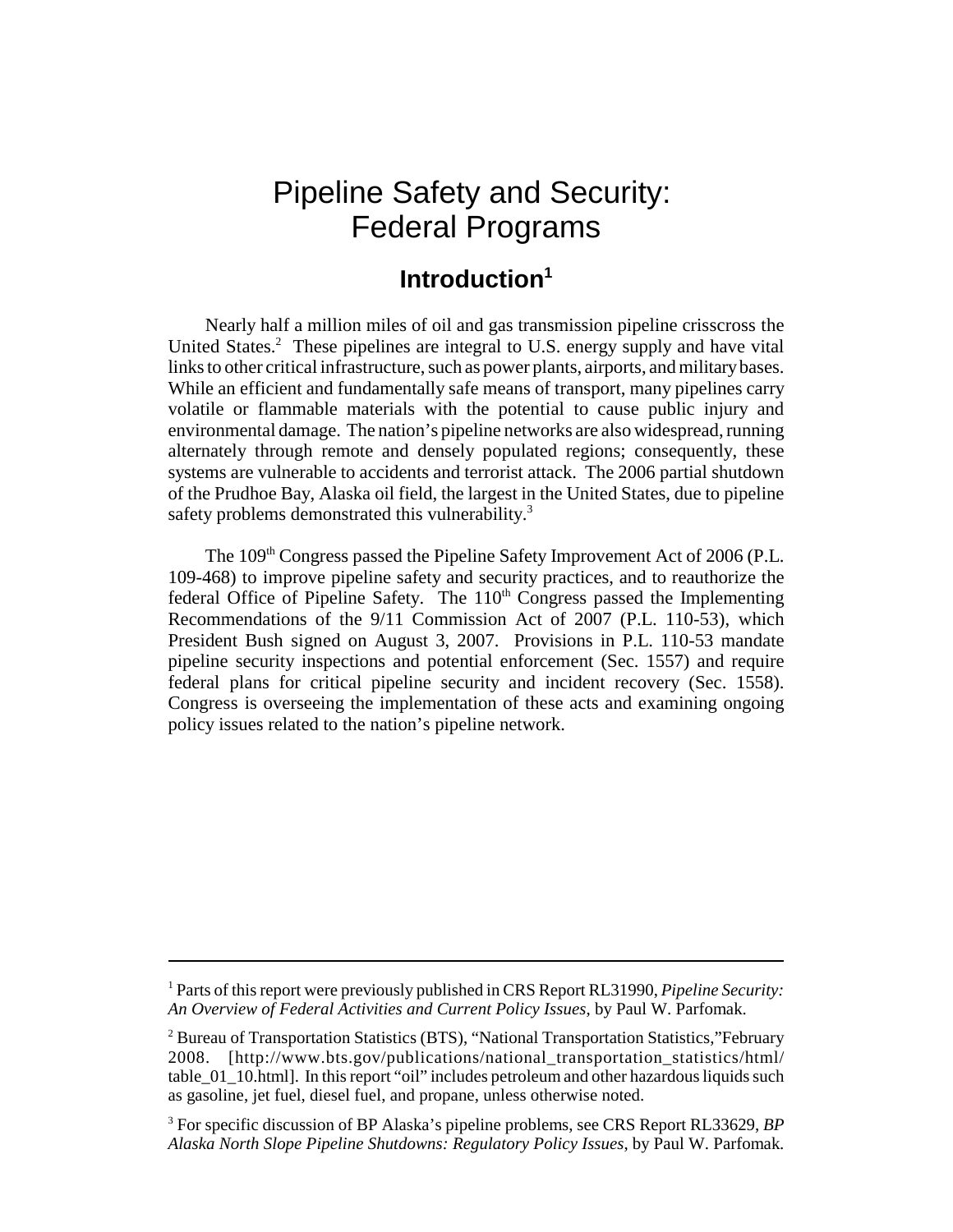## **Pipeline Industry Characteristics**

Roughly 170,000 miles of oil pipeline in the United States carry over 75% of the nation's crude oil and around 60% of its refined petroleum products.<sup>4</sup> There are nearly 200 *inter*state oil pipelines, which account for roughly 80% of total pipeline mileage and transported volume.<sup>5</sup> The U.S. natural gas pipeline network consists of around 210,000 miles of *inter*state transmission, 85,000 miles of *intra*state transmission, and 40,000 miles of field and gathering pipeline, which connect gas extraction wells to processing facilities. Around 100 systems make up the *inter*state network. Another 90 or so systems operate strictly within individual states.<sup>6</sup> These *inter*state and *intra*state gas transmission pipelines feed around 1.1 million miles of regional lines in some 1,300 local distribution networks.<sup>7</sup> Natural gas pipelines also connect to 113 liquefied natural gas (LNG) storage sites, which augment pipeline gas supplies during peak demand periods.<sup>8</sup>

**Pipeline Safety Record.** Taken as a whole, releases from pipelines cause few annual fatalities compared to other product transportation modes. Oil pipelines reported an average of 2 deaths per year from 2002 through 2006; gas transmission pipelines reported an average of 5 deaths per year during the same period.<sup>9</sup> Accidental pipeline releases result from a variety of causes, including third-party excavation, corrosion, mechanical failure, control system failure, and operator error. Natural forces, such as floods and earthquakes, can also damage pipelines. According to the Department of Transportation (DOT), there were 100 oil pipeline accidents and 78 gas transmission pipeline accidents in 2006.10 Although pipeline releases have caused relatively few fatalities in absolute numbers, a single pipeline accident can be catastrophic. For example, a 1999 gasoline pipeline explosion in Bellingham, Washington, killed two children and an 18-year-old man, and caused \$45 million in damage to a city water plant and other property. In 2000, a natural gas pipeline explosion near Carlsbad, New Mexico, killed 12 campers, including four children.<sup>11</sup> In 2006, damaged pipelines on the North Slope of Alaska leaked over 200,000 gallons of crude oil in an environmentally sensitive area. Such accidents have

<sup>4</sup> BTS, February 2008.

<sup>&</sup>lt;sup>5</sup> Richard A Rabinow, "The Liquid Pipeline Industry in the United States: Where It's Been, Where It's Going," Prepared for the Association of Oil Pipe Lines, April, 2004, p. 4.

<sup>6</sup> James Tobin, *Changes in U.S. Natural Gas Transportation Infrastructure in 2004*, Energy Information Administration (EIA), June 2005, p. 4.

<sup>7</sup> BTS, February 2008.

<sup>&</sup>lt;sup>8</sup> Michelle M. Foss, "Introduction to LNG," Center for Energy Economics, University of Texas at Austin, January 2007, p. 5.

<sup>&</sup>lt;sup>9</sup> Pipeline and Hazardous Materials Safety Administration, "Significant Pipeline Incidents," Web page, February 1, 2008. [http://primis.phmsa.dot.gov/comm/reports/safety/SigPSI.html]

 $10$  Ibid.

<sup>&</sup>lt;sup>11</sup> National Transportation Safety Board, *Pipeline Accident Report* PAR-03-01, February 2003.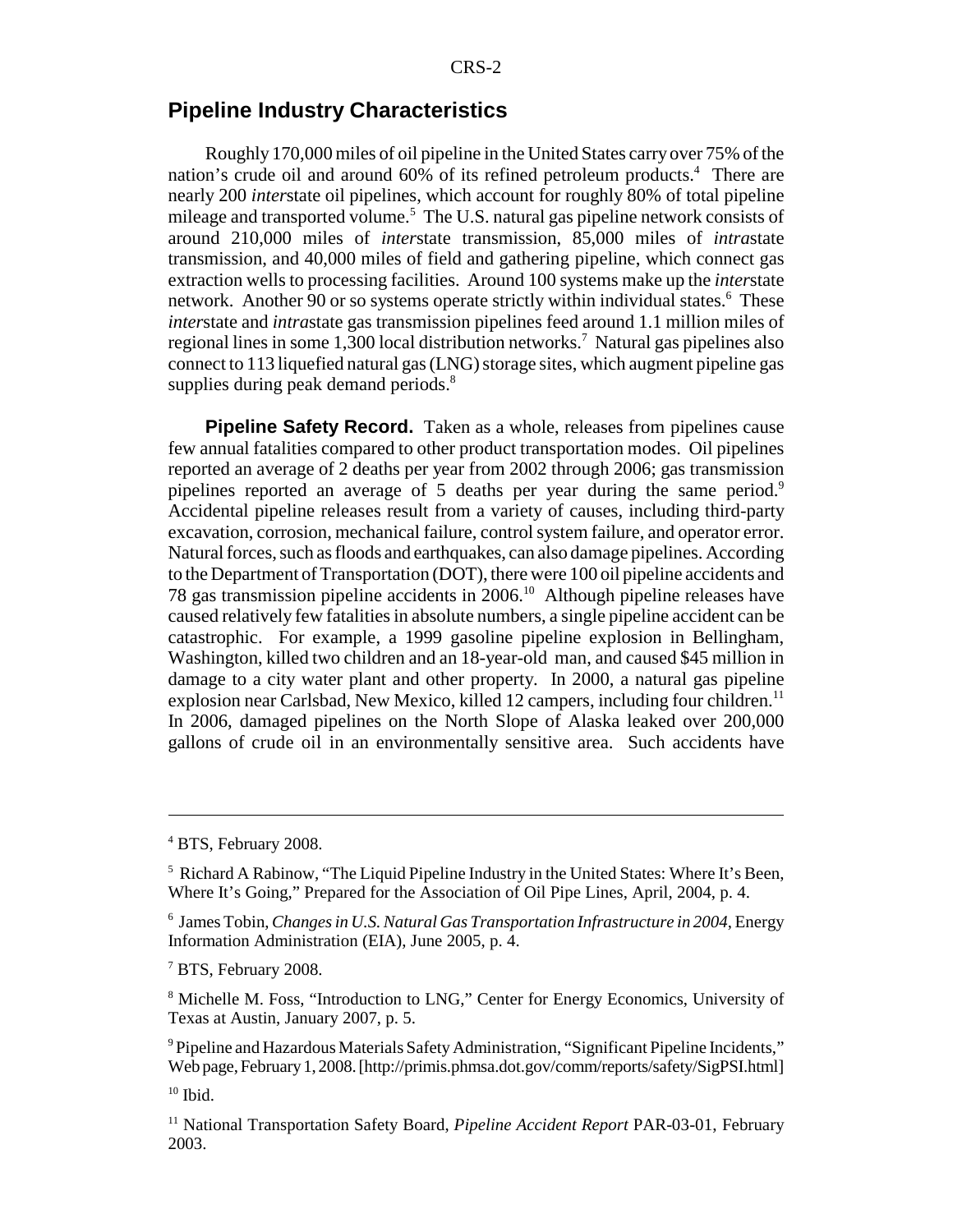generated substantial scrutiny of pipeline regulation and increased state and community activity related to pipeline safety.<sup>12</sup>

**Pipeline Security Risks.** Pipelines are vulnerable to vandalism and terrorist attack with firearms, with explosives, or by other physical means. Some pipelines may also be vulnerable to "cyber-attacks" on computer control systems or attacks on electricity grids or telecommunications networks.<sup>13</sup> Oil and gas pipelines have been a target of terrorists outside and within the United States. In Colombia, for example, rebels have bombed the Caño Limón oil pipeline over 600 times since 1995.<sup>14</sup> In 1996, London police foiled a plot by the Irish Republican Army to bomb gas pipelines and other utilities across the city.15 Nigerian militants have repeatedly attacked pipelines and related facilities, including the simultaneous bombing of three oil pipelines in May, 2007.16 A Mexican rebel group similarly detonated bombs along Mexican oil and natural gas pipelines in July and September, 2007.<sup>17</sup> In June, 2007, the U.S. Department of Justice arrested members of a terrorist group planning to attack jet fuel pipelines and storage tanks at the John F. Kennedy (JFK) International Airport in New York.<sup>18</sup>

Since September 11, 2001, federal warnings about Al Qaeda have mentioned pipelines specifically as potential terror targets in the United States.19 One U.S. pipeline of particular concern and with a history of terrorist and vandal activity is the Trans Alaska Pipeline System (TAPS), which transports crude oil from Alaska's North Slope oil fields to the marine terminal in Valdez. TAPS runs some 800 miles and delivers nearly 17% of United States domestic oil production.<sup>20</sup> In 1999, Vancouver police arrested a man planning to blow up TAPS for personal profit in oil

<sup>&</sup>lt;sup>12</sup> See, for example: Janet Zink, "Fueling the Resistance," St. Petersburg Times, December 16, 2007; W. Loy, "Slope Mayor Questions Leak Detection," *Anchorage Daily News*, March 14, 2006; J. Nesmith and R. K. M. Haurwitz, "Pipelines: The Invisible Danger," *Austin American-Statesman*, July 22, 2001.

<sup>13</sup> J.L. Shreeve. "Science&Technology: The Enemy Within." *The Independent*. London. May 31, 2006. p. 8.

<sup>14</sup> Government Accountability Office (GAO), *Security Assistance: Efforts to Secure Colombia's Caño Limón-Coveñas Oil Pipeline Have Reduced Attacks, but Challenges Remain*, GAO-05-971, September 2005, p. 15.

<sup>15</sup> President's Commission on Critical Infrastructure Protection, *Critical Foundations: Protecting America's Infrastructures*, Washington, DC, October 1997.

<sup>16</sup> K. Houreld, "Militants Say 3 Nigeria Pipelines Bombed," *Associated Press*, May 8, 2007.

<sup>&</sup>lt;sup>17</sup> Reed Johnson, "Six Pipelines Blown Up in Mexico," Los Angeles Times, September 11, 2007. p A-3.

<sup>&</sup>lt;sup>18</sup> U.S. Dept. of Justice,. "Four Individuals Charged in Plot to bomb John F. Kennedy International Airport," Press release, June, 2, 2007.

<sup>&</sup>lt;sup>19</sup> "Already Hard at Work on Security, Pipelines Told of Terrorist Threat," Inside FERC, McGraw-Hill Companies, January 3, 2002.

 $^{20}$  Alyeska Pipeline Service Co., Internet page, Anchorage, AK, March 2006, at [http://www. alyeska-pipe.com/about.html].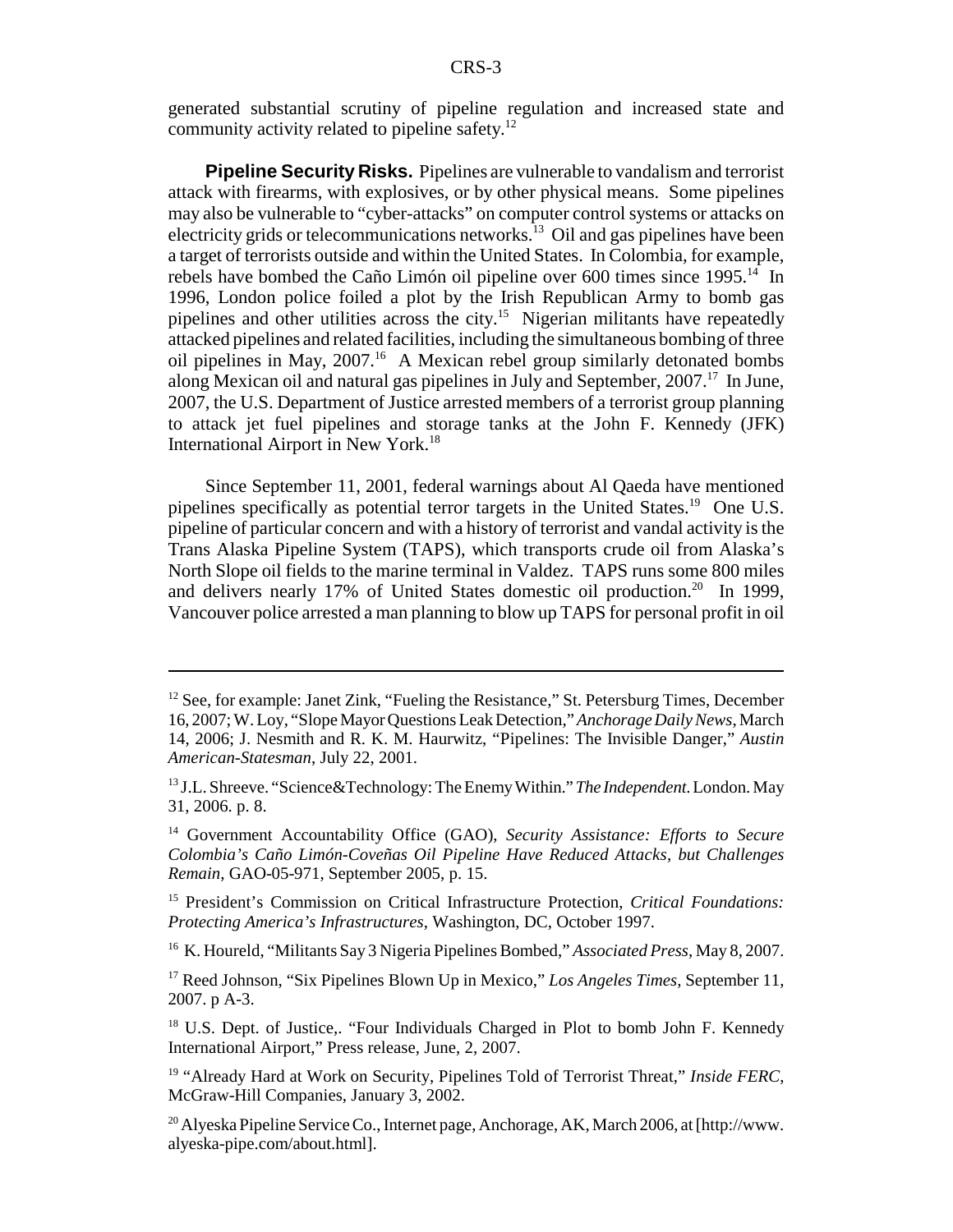futures.<sup>21</sup> In 2001, a vandal's attack on TAPS with a high-powered rifle forced a two-day shutdown and caused extensive economic and ecological damage.<sup>22</sup> In January 2006, federal authorities acknowledged the discovery of a detailed posting on a website purportedly linked to Al Qaeda that reportedly encouraged attacks on U.S. pipelines, especially TAPS, using weapons or hidden explosives.<sup>23</sup> In November 2007 a U.S. citizen was convicted of trying to conspire with Al Qaeda to attack TAPS and a major natural gas pipeline in the eastern United States.<sup>24</sup> To date, there have been no known Al Qaeda attacks on TAPS or other U.S. pipelines, but operators remain alert.

## **Office of Pipeline Safety**

The Natural Gas Pipeline Safety Act of 1968 (P.L. 90-481) and the Hazardous Liquid Pipeline Act of 1979 (P.L. 96-129) are two of the key early acts establishing the federal role in pipeline safety. Under both statutes, the Transportation Secretary is given primary authority to regulate key aspects of interstate pipeline safety: design, construction, operation and maintenance, and spill response planning. Pipeline safety regulations are covered in Title 49 of the *Code of Federal Regulations*. 25 The DOT administers pipeline regulations through the Office of Pipeline Safety (OPS) within the Pipelines and Hazardous Materials Safety Administration (PHMSA).<sup>26</sup> The OPS has approximately 180 full-time equivalent staff, including inspectors, based in Washington, D.C., Atlanta, Kansas City, Houston, and Denver.<sup>27</sup> In addition to its own staff, the OPS's enabling legislation allows the agency to delegate authority to *intrastate pipeline safety offices, and allows state offices to act as "agents"* administering *inter*state pipeline safety programs (excluding enforcement) for those sections of *interstate* pipelines within their boundaries.<sup>28</sup> Over 400 state pipeline safety inspectors are available in 2008.

<sup>&</sup>lt;sup>21</sup> D. S. Cloud, "A Former Green Beret's Plot to Make Millions Through Terrorism," *Ottawa Citizen*, December 24, 1999, p. E15.

<sup>&</sup>lt;sup>22</sup> Y. Rosen, "Alaska Critics Take Potshots at Line Security," *Houston Chronicle*, February 17, 2002.

<sup>23</sup> W. Loy, "Web Post Urges Jihadists to Attack Alaska Pipeline," *Anchorage Daily News*, January 19, 2006.

<sup>&</sup>lt;sup>24</sup> U.S. Attorney's Office, Middle District of Pennsylvania, "Man Convicted of Attempting to Provide Material Support t o Al-Qaeda Sentenced to 30 Years' Imprisonment," Press release, November 6, 2007; A. Lubrano and J. Shiffman, "Pa. Man Accused of Terrorist Plot," *Philadelphia Inquirer*, February 12, 2006, p. A1.

 $25$  Safety and security of liquified natural gas (LNG) facilities used in gas pipeline transportation is regulated under CFR Title 49, Part 193.

<sup>&</sup>lt;sup>26</sup> PHMSA succeeds the Research and Special Programs Administration (RSPA), reorganized under P.L. 108-246, which was signed by the President on November 30, 2004.

<sup>27</sup> U.S. Office of Management and Budget, *Budget of the United States Government, Fiscal Year 2009: Appendix*, February 2008, p. 922.

 $28$  49 U.S.C. 601. States may recover up to 50% of their costs for these programs from the federal government.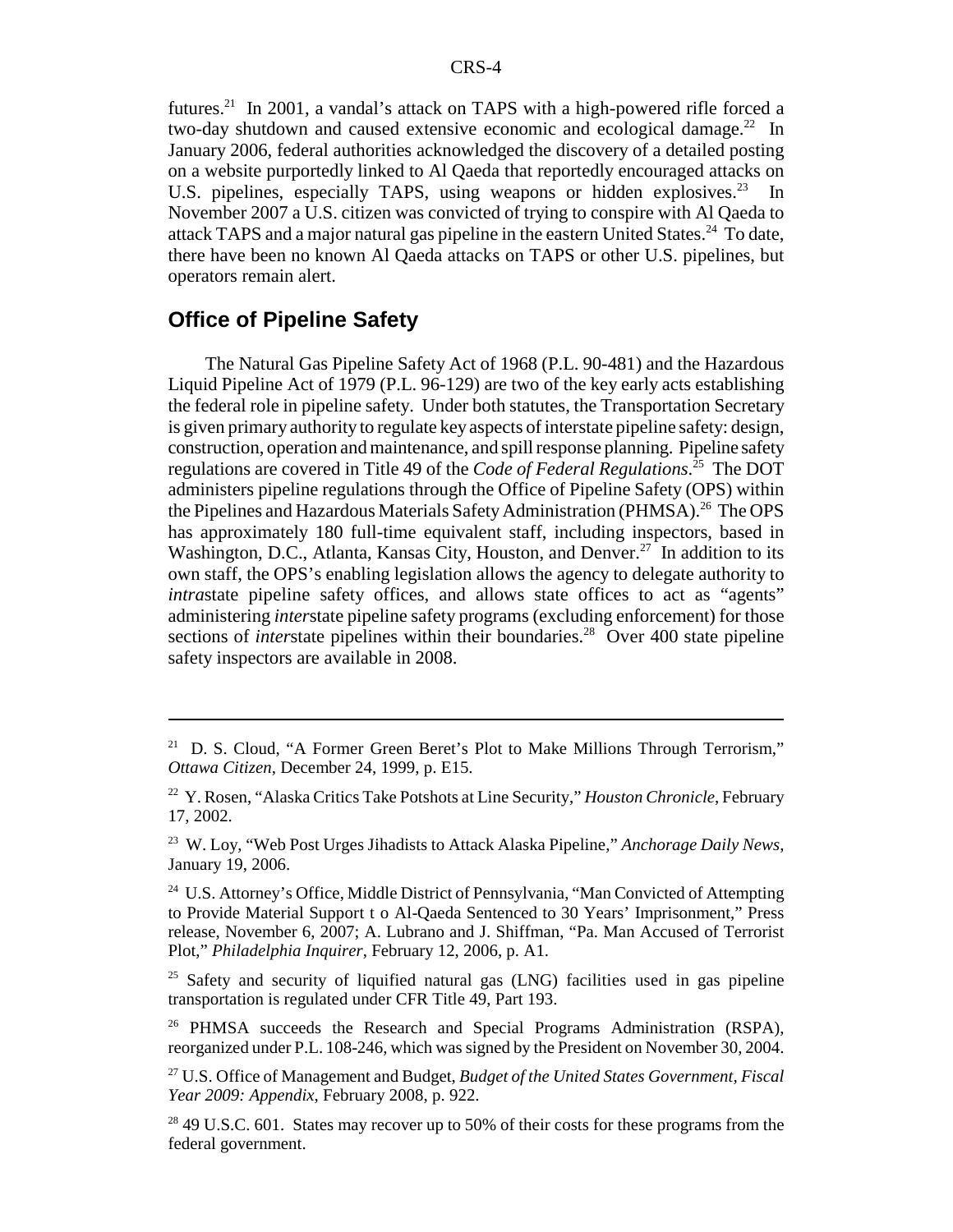The OPS safety program is funded primarily by user fees assessed on a per-mile basis on each regulated pipeline operator (49 U.S.C. § 60107). P.L. 109-468 authorizes annual OPS expenditures (Sec. 18) of \$79.0 million in FY2007, \$86.2 million in FY2008, \$91.5 million in FY2009, and \$96.5 million in FY2010. The President's FY2009 budget requests \$93.3 million for pipeline safety.<sup>29</sup>

The OPS uses a variety of strategies to promote compliance with its safety standards. The agency conducts physical inspections of facilities and construction projects; conducts programmatic inspections of management systems, procedures, and processes; investigates safety incidents, and maintains a dialogue with pipeline operators. The agency clarifies its regulatory expectations through published protocols and regulatory orders, guidance manuals, and public meetings. The OPS relies upon a range of enforcement actions, including administrative actions and civil penalties, to ensure that operators correct safety violations and take measures to preclude future safety problems. From 2002 through 2007, the OPS initiated 1,356 enforcement actions against pipeline operators. Civil penalties proposed by the OPS for safety violations during this period totaled approximately \$16.9 million.<sup>30</sup> The OPS also conducts accident investigations and systemwide reviews focusing on highrisk operational or procedural problems and areas of the pipeline near sensitive environmental areas, high-density populations, or navigable waters.

Since 1997, the OPS has increasingly encouraged industry's implementation of "integrity management" programs on pipeline segments near "high consequence" areas. Integrity management provides for continual evaluation of pipeline condition; assessment of risks to the pipeline; inspection or testing; data analysis; and followup repair, as well as preventive or mitigative actions. High-consequence areas include population centers, commercially navigable waters, and environmentally sensitive areas, such as drinking water supplies or ecological reserves. The integrity management approach directs priority resources to locations of highest consequence rather than applying uniform treatment to the entire pipeline network.<sup>31</sup> The OPS made integrity management programs mandatory for most operators with 500 or more miles of regulated oil pipeline as of March 31, 2001 (49 C.F.R. § 195).

**Pipeline Safety Improvement Act of 2002.** On December 12, 2002, President Bush signed into law the Pipeline Safety Improvement Act of 2002 (P.L. 107-355). The act strengthened federal pipeline safety programs, state oversight of pipeline operators, and public education regarding pipeline safety. $32$  Among other

 $29$  U.S. Office of Management and Budget, February 2008, p. 921.

<sup>30</sup> Office of Pipeline Safety (OPS). "PHMSA Pipeline Safety Program: Summary of Enforcement Actions." Web page, February 6, 2007. [http://primis.phmsa.dot.gov/comm/ reports/enforce/Actions\_opid\_0.html]

<sup>31</sup> Research and Special Programs Administration (RSPA), *Pipeline Safety. Pipeline Integrity Management in High Consequence Areas (Hazardous Liquid Operators with 500 or More Miles of Pipeline)*, *Federal Register*, December 1, 2000, p. 75378.

<sup>&</sup>lt;sup>32</sup> P.L. 107-355 encourages the implementation of state "one-call" excavation notification programs (Sec. 2) and allows states to enforce "one-call" program requirements. The act (continued...)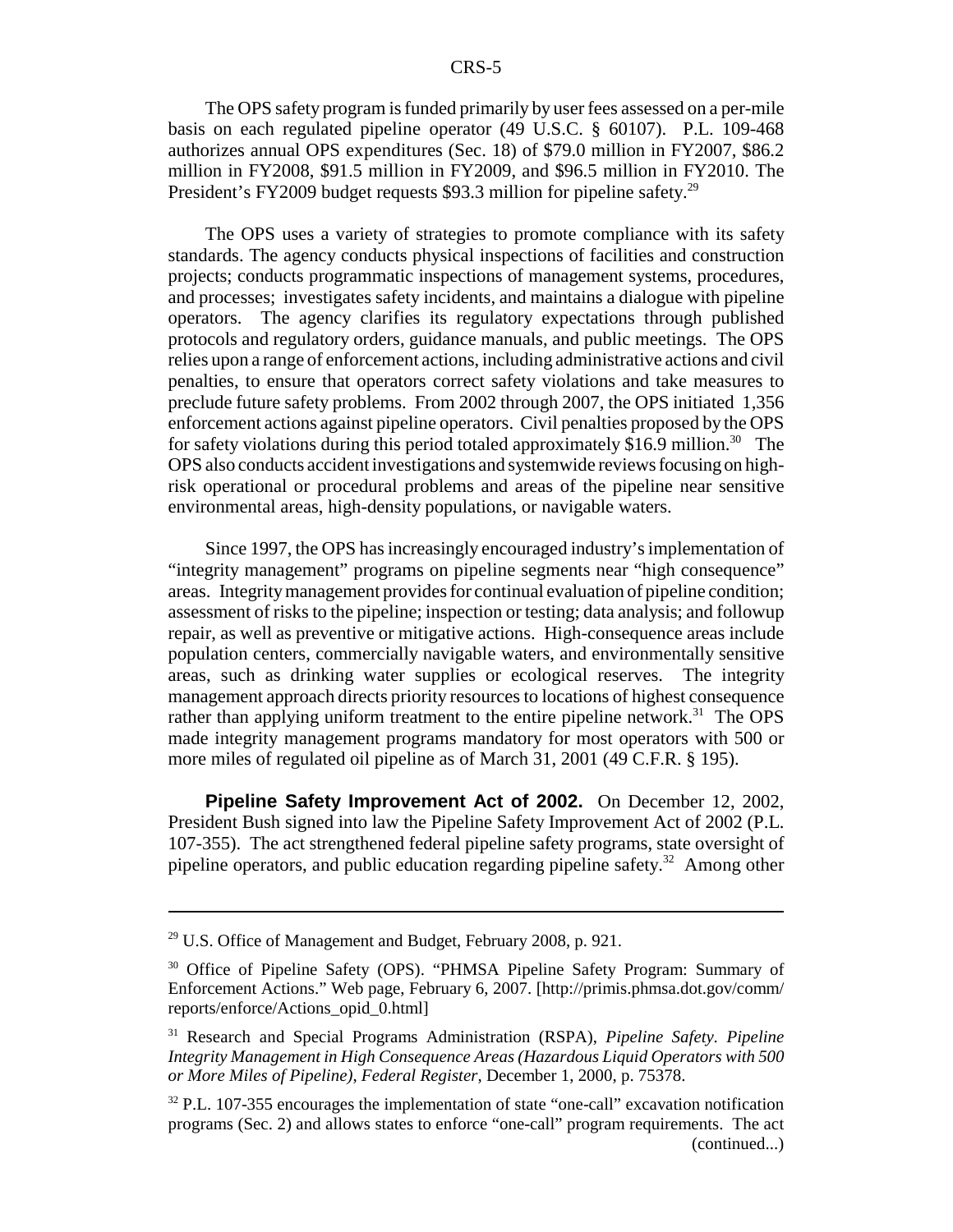provisions, P.L. 107-355 required operators of regulated gas pipelines in highconsequence areas to conduct risk analysis and implement integrity management programs similar to those required for oil pipelines.<sup>33</sup> The act authorized the DOT to order safety actions for pipelines with potential safety problems (Sec. 7) and increased violation penalties (Sec. 8). The act streamlined the permitting process for emergency pipeline restoration by establishing an interagency committee, including the DOT, the Environmental Protection Agency, the Bureau of Land Management, the Federal Energy Regulatory Commission, and other agencies, to ensure coordinated review and permitting of pipeline repairs (Sec. 16). The act required DOT to study ways to limit pipeline safety risks from population encroachment and ways to preserve environmental resources in pipeline rights-of-way (Sec. 11). P.L. 107-355 also included provisions for public education, grants for community pipeline safety studies, "whistle blower" and other employee protection, employee qualification programs, and mapping data submission.

**OPS Pipeline Security Activities.** Presidential Decision Directive 63 (PDD-63), issued during the Clinton administration, assigned lead responsibility for pipeline security to the DOT. $34$  At the time, these responsibilities fell to the OPS, since the agency was already addressing some elements of pipeline security in its role as safety regulator. In 2002, the OPS conducted a vulnerability assessment to identify critical pipeline facilities and worked with industry groups and state pipeline safety organizations "to assess the industry's readiness to prepare for, withstand and respond to a terrorist attack...."<sup>35</sup> Together with the Department of Energy and state pipeline agencies, the OPS promoted the development of consensus standards for security measures tiered to correspond with the five levels of threat warnings issued by the Office of Homeland Security.<sup>36</sup> The OPS also developed protocols for inspections of critical facilities to ensure that operators implemented appropriate security practices. To convey emergency information and warnings, the OPS established a variety of communication links to key staff at the most critical pipeline facilities throughout the country. The OPS also began identifying near-term

 $32$  (...continued)

expands criminal responsibility for pipeline damage to cases where damage was not caused "knowingly and willfully" (Sec. 3). The act adds provisions for ending federal-state pipeline oversight partnerships if states do not comply with federal requirements (Sec. 4).

<sup>&</sup>lt;sup>33</sup> A 2006 Government Accountability Office (GAO) report found that the OPS's gas integrity management program benefitted public safety, although the report recommended revisions to the OPS's performance measures. See GAO. *Natural Gas Pipeline Safety: Integrity Management Benefits Public Safety, but Consistency of Performance Measures Should Be Improved*. GAO-06-946, September 8, 2006. pp. 2-3.

<sup>34</sup> Presidential Decision Directive 63, *Protecting the Nation's Critical Infrastructures*, May 22, 1998.

<sup>35</sup> RSPA, *RSPA Pipeline Security Preparedness*, December 2001.

<sup>&</sup>lt;sup>36</sup> Ellen Engleman, RSPA Administrator, statement before the Subcommittee on Energy and Air Quality, House Energy and Commerce Committee, March 19, 2002.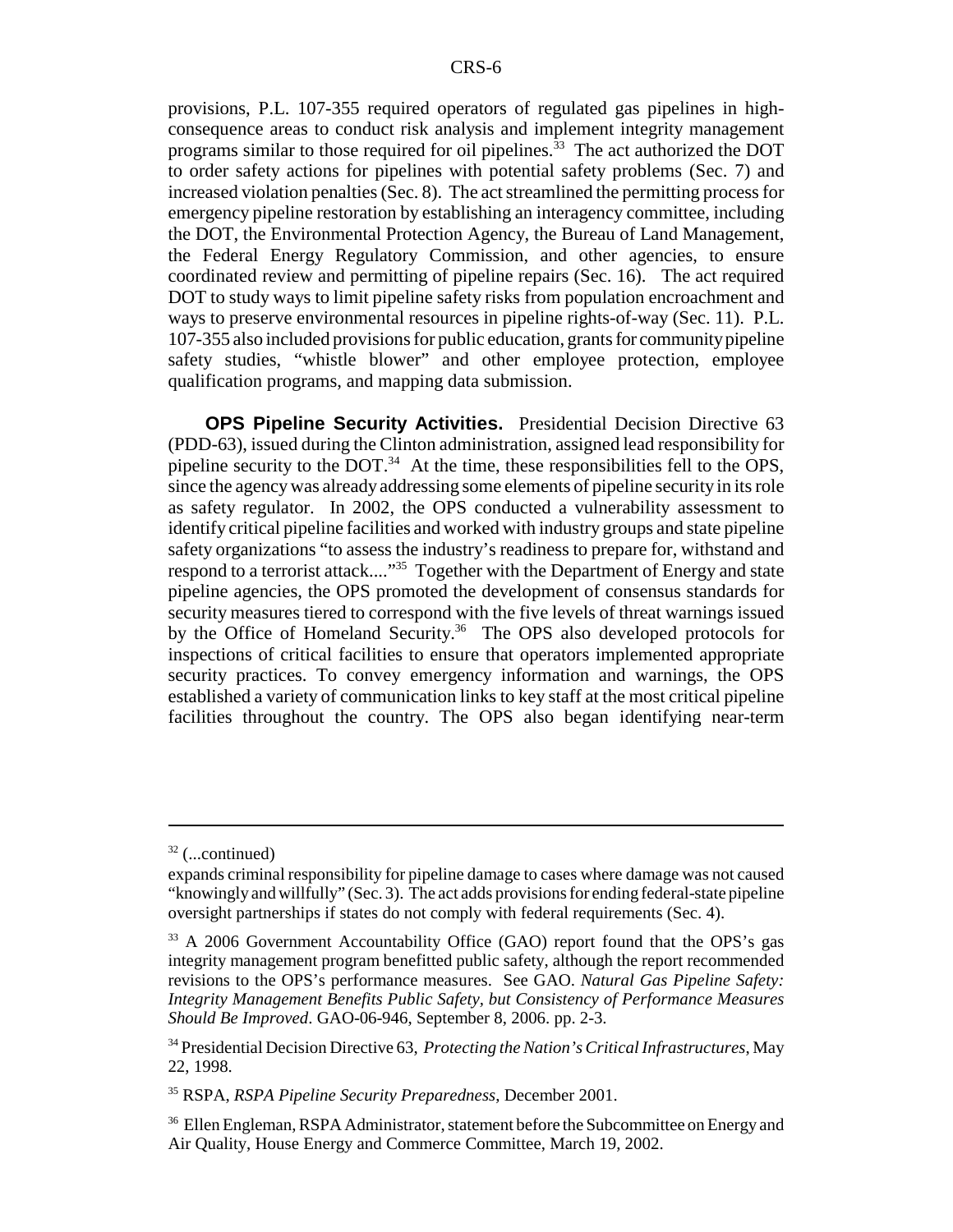technology to enhance deterrence, detection, response, and recovery, and began seeking to advance public and private sector planning for response and recovery.<sup>37</sup>

On September 5, 2002, the OPS circulated formal guidance developed in cooperation with the pipeline industry associations defining the agency's security program recommendations and implementation expectations. This guidance recommended that operators identify critical facilities, develop security plans consistent with prior trade association security guidance, implement these plans, and review them annually.<sup>38</sup> While the guidance was voluntary, the OPS expected compliance and informed operators of its intent to begin reviewing security programs within 12 months, potentially as part of more comprehensive safety inspections.<sup>39</sup>

## **Transportation Security Administration**

In November 2001, President Bush signed the Aviation and Transportation Security Act (P.L. 107-71) establishing the Transportation Security Administration (TSA) within the DOT. According to TSA, the act placed the DOT's pipeline security authority (under PDD-63) within TSA. The act specified for TSA a range of duties and powers related to general transportation security, such as intelligence management, threat assessment, mitigation, security measure oversight and enforcement, among others. On November 25, 2002, President Bush signed the Homeland Security Act of 2002 (P.L. 107-296) creating the Department of Homeland Security (DHS). Among other provisions, the act transferred to DHS the Transportation Security Administration from the DOT (Sec. 403). On December 17, 2003, President Bush issued Homeland Security Presidential Directive 7 (HSPD-7), clarifying executive agency responsibilities for identifying, prioritizing, and protecting critical infrastructure.<sup>40</sup> HSPD-7 maintains DHS as the lead agency for pipeline security (par. 15), and instructs the DOT to "collaborate in regulating the transportation of hazardous materials by all modes (including pipelines)" (par. 22h). The order requires that DHS and other federal agencies collaborate with "appropriate private sector entities" in sharing information and protecting critical infrastructure (par. 25). TSA has joined both the Energy Government Coordinating Council and the Transportation Government Coordinating Council under provisions in HSPD-7. The missions of the councils are to work with their industry counterparts to coordinate critical infrastructure protection programs in the energy and transportation sectors, respectively, and to facilitate the sharing of security information.

**TSA Pipeline Security Plan.** HSPD-7 also required DHS to develop a national plan for critical infrastructure and key resources protection (par. 27), which the agency issued in 2006 as the *National Infrastructure Protection Plan* (NIPP). The NIPP, in turn, required each critical infrastructure sector to develop a Sector

<sup>&</sup>lt;sup>37</sup> Ellen Engleman, RSPA Administrator, statement before the Subcommittee on Highways and Transit, House Transportation and Infrastructure Committee, Feb, 13, 2002.

<sup>38</sup> James K. O'Steen, RSPA, *Implementation of RSPA Security Guidance*, presentation to the National Association of Regulatory Utility Commissioners, February 25, 2003.

<sup>&</sup>lt;sup>39</sup> Office of Pipeline Safety (OPS), personal communication, June 10, 2003.

 $40$  HSPD-7 supersedes PDD-63 (par. 37).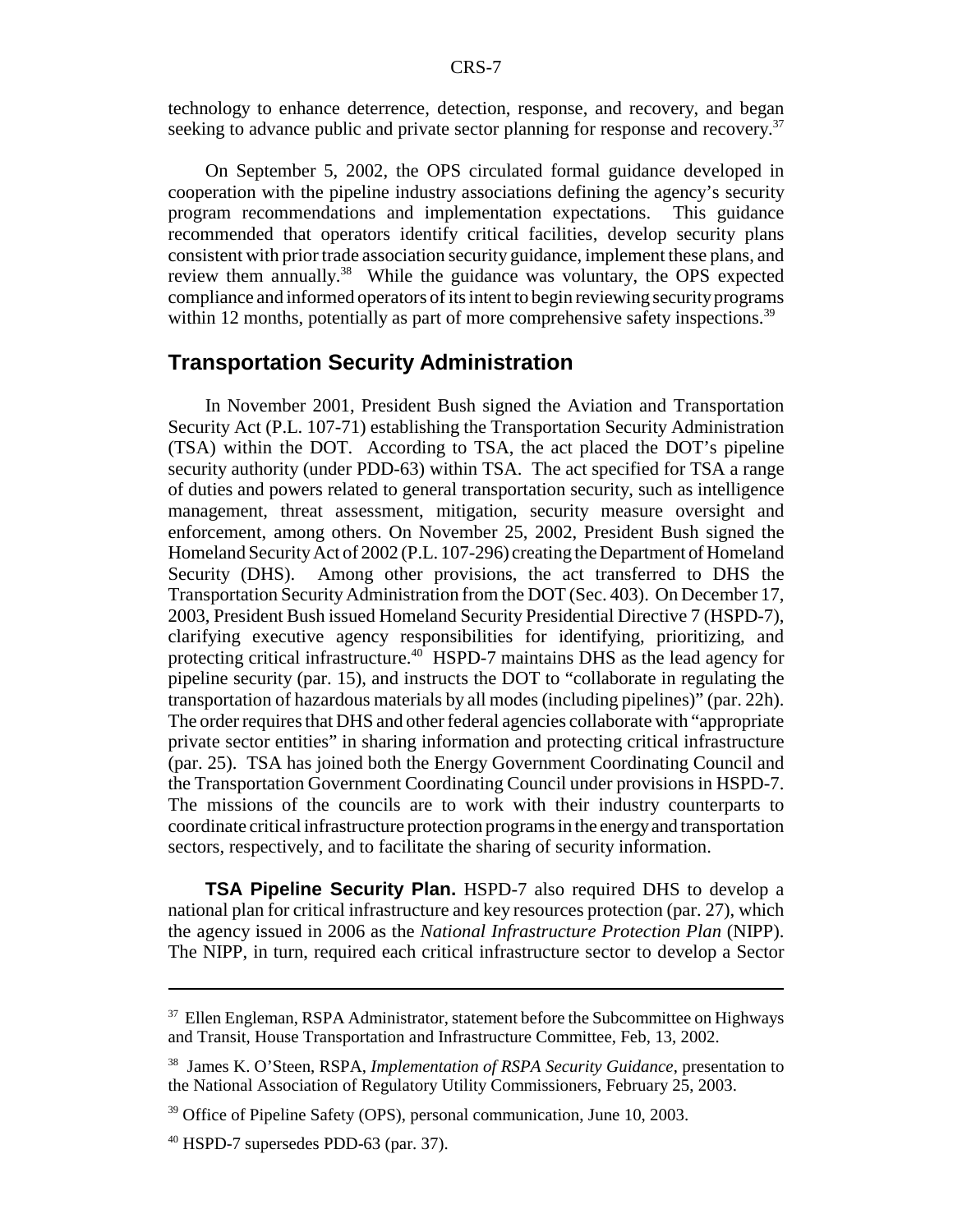Specific Plan (SSP) that describes strategies to protect its critical infrastructure, outlines a coordinated approach to strengthen its security efforts, and determines appropriate funding for these activities. Executive Order 13416 further required the transportation sector SSP to prepare annexes for each mode of surface transportation with the following information:

- ! identification of existing security guidelines, requirements, and gaps,
- description of how the SSP plan will be implemented for each mode,
- respective roles of government entities and the private sector,
- processes for review of information sharing mechanisms, and
- processes for assessing security guideline compliance and revision.<sup>41</sup>

In accordance with the above requirements the TSA issued its *Transportation Systems Sector Specific Plan* and *Pipeline Modal Annex* in May, 2007.

**TSA Pipeline Security Activities.** Pipeline security activities at TSA are led by the Pipeline Security Division (PSD) within the agency's Office of Transportation Sector Network Management.42 According to the agency's *Pipeline Modal Annex* (PMA), TSA has been engaged in a number of specific pipeline security initiatives since 2003 as summarized in **Table 1**.

In 2003, TSA initiated its Corporate Security Review (CSR) program, wherein the agency visits the largest pipeline and natural gas distribution operators to review their security plans and inspect their facilities. (The OPS participated with TSA in a number of security reviews in 2003, but has not done so since then.) During the reviews, TSA evaluates whether each company is following the intent of the OPS security guidance, and seeks to collect the list of assets each company had identified meeting the criteria established for critical facilities. In 2004, the DOT reported that the plans reviewed to date (approximately 25) had been "judged responsive to the OPS guidance."<sup>43</sup> As of February 2008, TSA had completed 73 CSR reviews.<sup>44</sup> According to TSA, virtually all of the companies reviewed have developed security plans, identified critical assets, and conducted background checks on new employees. Most have also implemented employee security training programs and raised local community and law enforcement awareness of pipeline security as part of their emergency response obligations.<sup>45</sup> Nonetheless, the CSR reviews also have identified inadequacies in some company security programs such as not updating security plans,

<sup>&</sup>lt;sup>41</sup> Executive Order 13416, "Strengthening Surface Transportation Security," December 5, 2006.

<sup>&</sup>lt;sup>42</sup> These offices were formerly known as the Pipeline Security Program Office and the Intermodal Security Program Office, respectively.

<sup>43</sup> Department of Transportation (DOT), "Action Taken and Actions Needed to Improve Pipeline Safety," CC-2004-061, June 16, 2004, p. 21.

<sup>44</sup> TSA, Intermodal Security Program Office, personal communication, February 27, 2008.

<sup>45</sup> Mike Gillenwater, TSA, "Pipeline Security Overview," Presentation to the Alabama Public Service Commission Gas Pipeline Safety Seminar, Montgomery, AL, December 11, 2007; TSA, Pipeline Security Division, personal communication, July 6, 2007.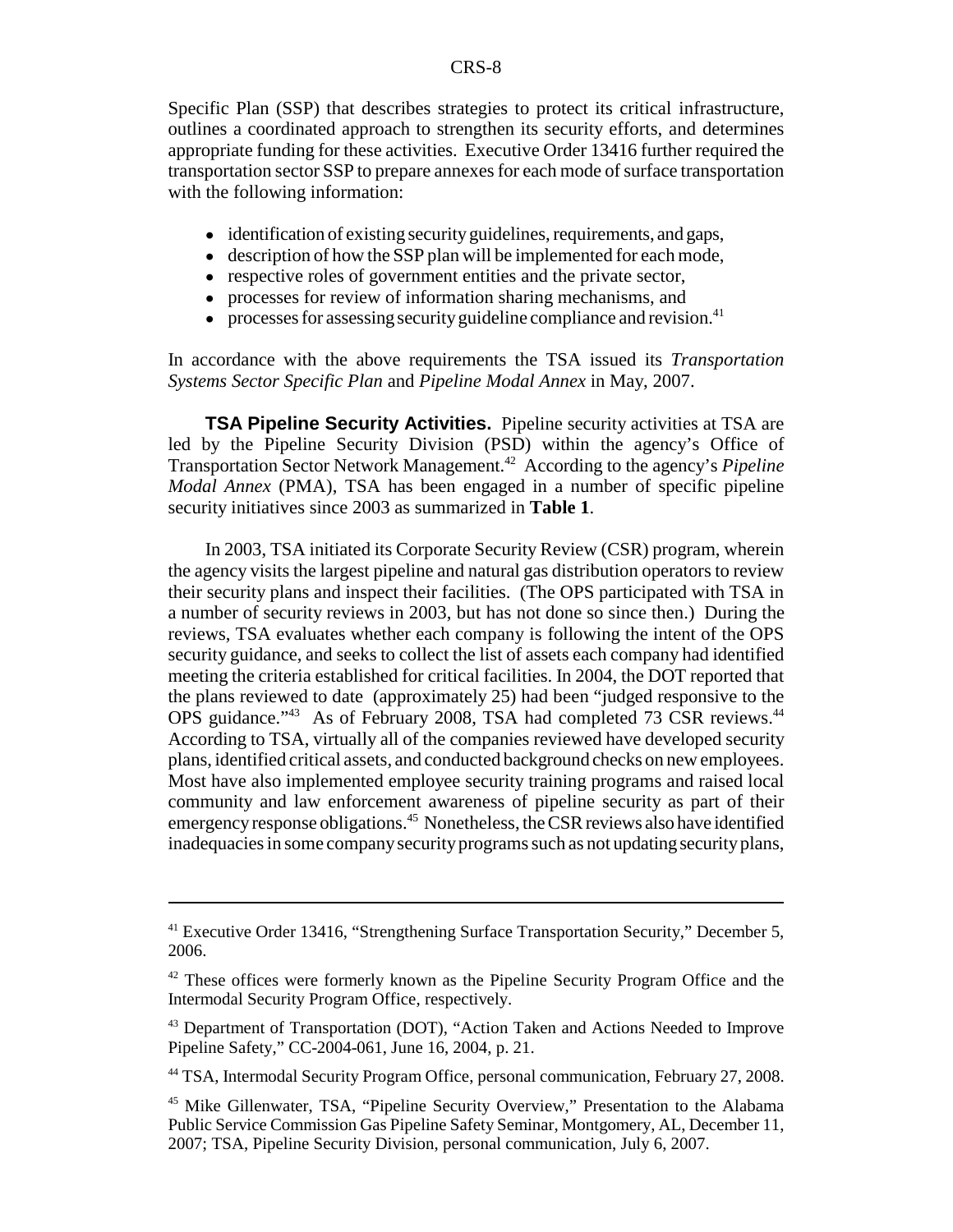lack of management support, poor employee involvement, inadequate threat intelligence, and employee apathy or error.46

|                                                                             | able to fort informed occurry intrative                                                                                                                                                                    |                                                |
|-----------------------------------------------------------------------------|------------------------------------------------------------------------------------------------------------------------------------------------------------------------------------------------------------|------------------------------------------------|
| <b>Initiative</b>                                                           | <b>Description</b>                                                                                                                                                                                         | Participants*                                  |
| Pipeline Policy and<br>Planning                                             | Coordination, development, implementation, and<br>monitoring of pipeline security plans                                                                                                                    | TSA, DHS, DOT,<br><b>DOE</b>                   |
| <b>Sector Coordinating</b><br>Councils and Joint<br><b>Sector Committee</b> | Government partners coordinate interagency and<br>cross-jurisdictional implementation of critical<br>infrastructure security                                                                               | TSA, DOE,<br>Other agencies,<br>Industry       |
| Corporate Security<br>Reviews (CSR)                                         | On-site reviews of pipeline operator security                                                                                                                                                              | TSA, Industry                                  |
| Pipeline System Risk<br>Tool                                                | Statistical tool used for relative risk ranking and<br>prioritizing CSR findings                                                                                                                           | TSA, Industry                                  |
| Pipeline Cross-Border<br>Vulnerability<br>Assessment                        | U.S. and Canadian security assessment and<br>planning for critical cross-border pipeline                                                                                                                   | TSA, Canada                                    |
| Regional Gas Pipeline<br>Studies                                            | Regional supply studies for key natural gas markets                                                                                                                                                        | TSA, DOE,<br>INGAA, GTI,<br>NETL, Industry     |
| <b>Cyber Attack</b><br>Awareness                                            | Training/presentations on Supervisory Control and<br>Data Acquisition (SCADA) system vulnerabilities                                                                                                       | TSA, GTI                                       |
| Landscape Depiction<br>and Analysis Tool                                    | Incorporates depiction of the pipeline domain<br>with risk analysis components                                                                                                                             | <b>TSA</b>                                     |
| <b>International Pipeline</b><br><b>Security Forum</b>                      | International forum for U.S. and Canadian<br>governments and pipeline industry officials                                                                                                                   | TSA, Canada,<br>Other agencies,<br>Industry    |
| "G8" Multinational<br><b>Security Assessment</b><br>and Planning            | Multinational-sharing of pipeline threat assessment<br>methods, advisory levels, effective practices, and<br>vulnerability information; also develops a G8-based<br>contingency planning guidance document | TSA, DHS,<br>State Dept.,<br><b>G8</b> Nations |
| <b>Security Awareness</b><br>Training                                       | Informational compact discs about pipeline security<br>issues and improvised explosive devices                                                                                                             | <b>TSA</b>                                     |
| Stakeholder<br><b>Conference Calls</b>                                      | Periodic information-sharing conference calls<br>between key pipeline security stakeholders                                                                                                                | TSA, Other<br>agencies, Industry               |
| Pipeline Blast<br><b>Mitigation Studies</b>                                 | Explosives tests on various pipe configurations to<br>determine resiliency characteristics                                                                                                                 | TSA, DOD,<br>Other agencies                    |
| Virtual Library<br>Pipeline Site                                            | Development of TSA information-sharing Web<br>portal                                                                                                                                                       | <b>TSA</b>                                     |

#### **Table 1. TSA Pipeline Security Initiatives**

**Source**: Transportation Security Administration, *Pipeline Modal Annex*, June 2007, pp. 10- 11. [http://www.dhs.gov/xlibrary/assets/Transportation\_Pipeline\_Modal\_Annex\_ 5\_21\_07.pdf]

\*Key: DHS = Dept. Of Homeland Security,  $DOE = Dept.$  of Energy,  $G8 = Group$  of Eight (U.S., U.K., Canada, France, Germany, Italy, Japan, and Russia),GTI = Gas Technology Institute, INGAA = Interstate Natural Gas Association of America, NETL = National Energy Technology Laboratory, TSA = Transportation Security Administration.

<sup>46</sup> Mike Gillenwater, December 11, 2007.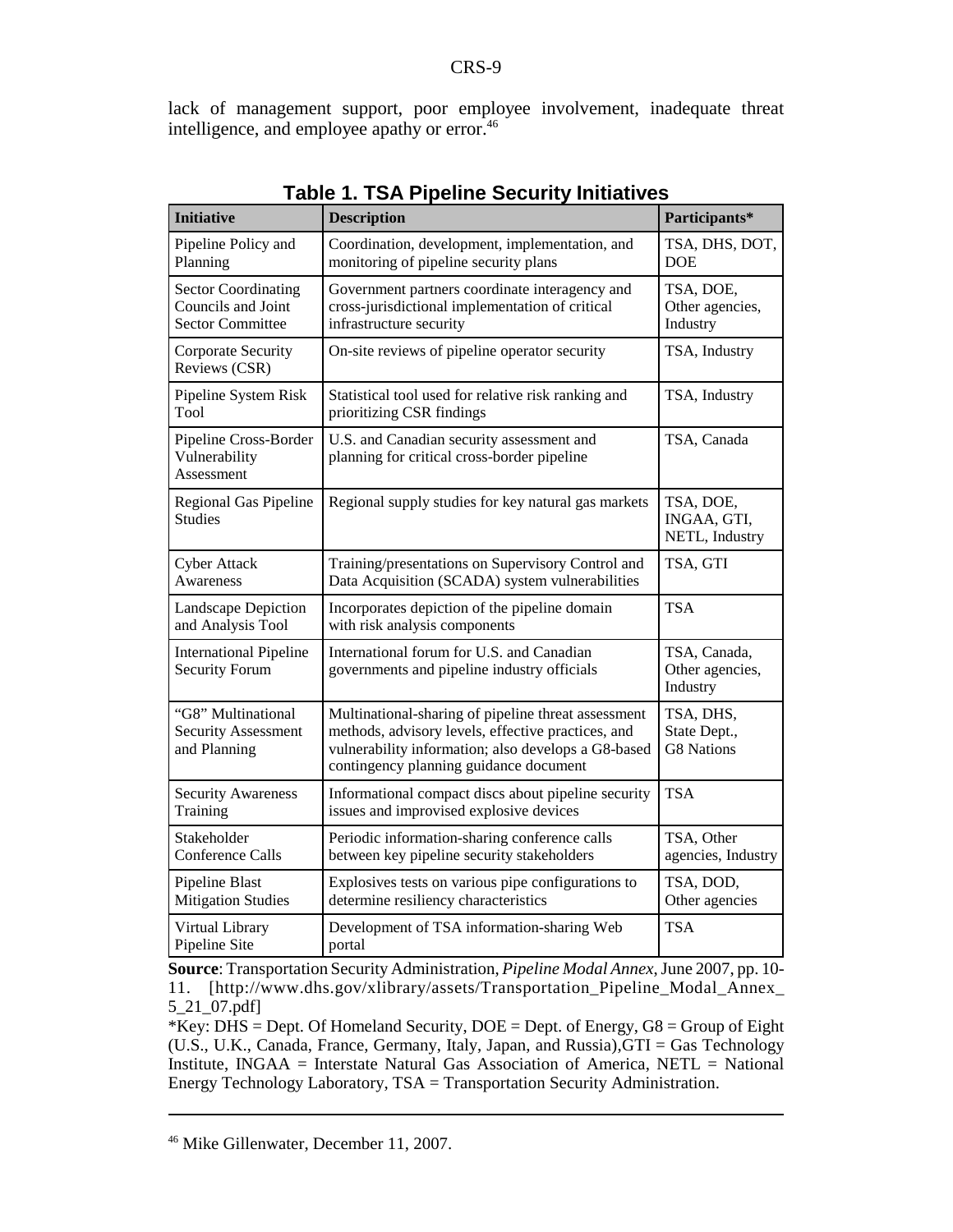#### CRS-10

In addition to the initiatives in **Table 1**, TSA has worked to establish qualifications for personnel seeking unrestricted access to critical pipeline assets and has developed its own inventory of critical pipeline infrastructure.<sup>47</sup> The agency has also addressed legal issues regarding recovery from terrorist attacks, such as FBI control of crime scenes and eminent domain in pipeline restoration. In October 2005, TSA issued an overview of recommended security practices for pipeline operators "for informational purposes only ... not intended to replace security measures already implemented by individual companies."48 The agency released revised guidance on security best practices at the end of 2006 and plans to release a second revision in 2008.49

The mission of TSA's Pipeline Security Division currently includes developing security standards; implementing measures to mitigate security risk; building and maintaining stakeholder relations, coordination, education and outreach; and monitoring compliance with security standards, requirements, and regulations. The President's FY2009 budget request for DHS does not include a separate line item for TSA's pipeline security activities. The budget request does include a \$37 million line item for "Surface Transportation Security," which encompasses security activities in non-aviation transportation modes, including pipelines.<sup>50</sup> The PSD has traditionally received from the agency's general operational budget an allocation for routine operations such as regulation development, travel, and outreach. According to the PSD, the FY2008 budget funds 11 full-time equivalent staff within the office. These staff will conduct pipeline security inspections, maintain TSA's asset database, support TSA's multi-modal risk models, develop new security standards, and issue regulations as required. In addition, the PSD has access to approximately 100 surface transportation inspectors within TSA who could potentially be trained to perform pipeline inspections in the future should the need arise.<sup>51</sup>

In January, 2007 testimony before Congress, the TSA Administrator stated that the agency intended to conduct a pipeline infrastructure study to identify the "highest risk" pipeline assets, building upon such a list developed through the CSR program. He also stated that the agency would use its ongoing security review process to determine the future implementation of baseline risk standards against which to set measurable pipeline risk reduction targets.52 Provisions in the Implementing Recommendations of the 9/11 Commission Act of 2007 (P.L. 110-53) require TSA, in consultation with the OPS, to develop a plan for the federal government to provide

48 TSA, Intermodal Security Program Office, *Pipeline Security Best Practices*, October 19, 2005, p. 1.

49 TSA, February 27, 2008.

50 U.S. Office of Management and Budget, *Budget of the United States Government, Fiscal Year 2009: Appendix*, February 2008, p.486.

51 TSA, February 27, 2008; TSA, July 6, 2007.

<sup>52</sup> Hawley, Kip, Asst. Secretary, Dept. of Homeland Security. Testimony before the Senate Committee on Commerce, Science, and Transportation hearing on Federal Efforts for Rail and Surface Transportation Security. January 18, 2007.

<sup>47</sup> TSA, *TSA Multi-Modal Criticality Evaluation Tool*, TSA Threat Assessment and Risk Management Program, slide presentation, April 15, 2003.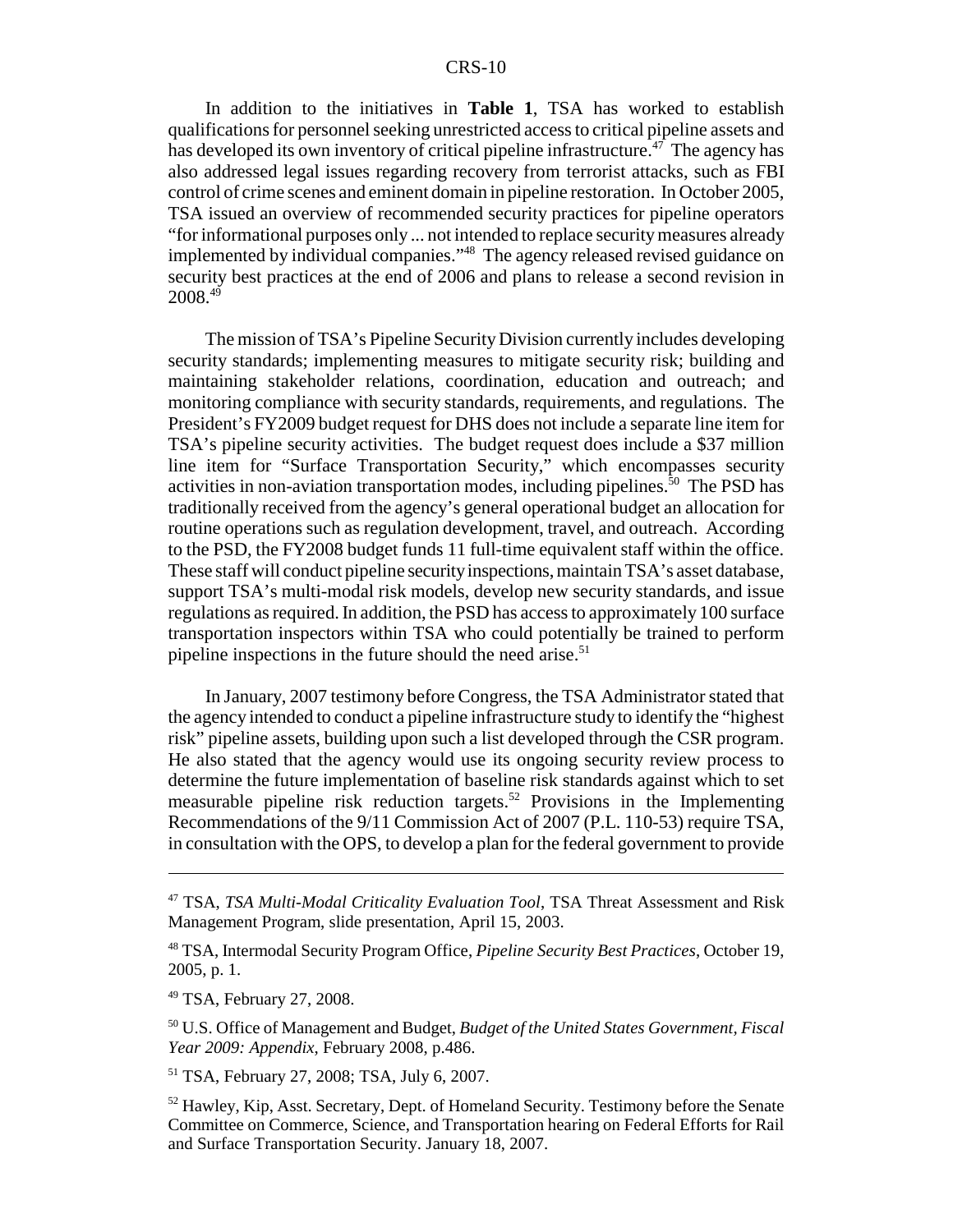increased security support to the "most critical" pipelines at high or severe security alert levels and when there is specific security threat information relating to such pipeline infrastructure (Sec. 1558(a)(1)). The act also requires a recovery protocol plan in the event of an incident affecting the interstate and intrastate pipeline system  $(Sec. 1558(a)(2)).$ 

**Security Incident Investigations.** In addition to the above pipeline security initiatives, the TSA Pipeline Security Division has also performed a limited number of vulnerability assessments and supported investigations for specific companies and assets where intelligence information has suggested potential terrorist activity.53 The PSD, along with the OPS, was involved in the investigation of an August, 2006 security breach at an LNG peak-shaving plant in Lynn,  $MA<sup>54</sup>$ Although not a terrorist incident, the security breach involved the penetration of intruders through several security barriers and alert systems, permitting them to access the main LNG storage tank at the facility. The PSD also became aware of the JFK terrorist plot in its early stages and supported the Federal Bureau of Investigation's associated investigation. The PSD engaged the private sector in helping to assess potential targets and determine potential consequences. The PSD worked with the pipeline company to keep it informed about the plot, discuss its security practices, and review its emergency response plans.<sup>55</sup>

## **Federal Energy Regulatory Commission**

One area related to pipeline safety and security not under either the OPS's or TSA's primary jurisdiction is the siting approval of new gas pipelines, which is the responsibility of the Federal Energy Regulatory Commission (FERC). Companies building interstate gas pipelines must first obtain from FERC certificates of public convenience and necessity. (FERC does not oversee oil pipeline construction.) FERC must also approve the abandonment of gas facility use and services. These approvals may include safety and security provisions with respect to pipeline routing, safety standards and other factors.<sup>56</sup> As a practical matter, however, FERC has traditionally left these considerations to the OPS.<sup>57</sup>

On September 14, 2001, the Federal Energy Regulatory Commission (FERC) notified FERC regulated companies that it would "approve applications proposing the recovery of prudently incurred costs necessary to further safeguard the nation's energy systems and infrastructure" in response to the terror attacks of 9/11. FERC also committed to "expedite the processing on a priority basis of any application that would specifically recover such costs from wholesale customers." Companies could

<sup>53</sup> TSA, Intermodal Security Program Office, personal communication, August 30, 2006.

<sup>54</sup> Pipeline and Hazardous Materials Safety Administration (PHMSA). "Pipeline Safety: Lessons Learned From a Security Breach at a Liquefied Natural Gas Facility." Docket No. PHMSA-04-19856. *Federal Register*. Vol. 71. No. 249. December 28, 2006. p. 78269; TSA, Intermodal Security Program Office, personal communication, August 30, 2006.

<sup>55</sup> TSA, July 6, 2007.

<sup>56</sup> U.S. Code of Federal Regulations. 18 CFR 157.

<sup>57</sup> FERC. Personal communication. May 22, 2003.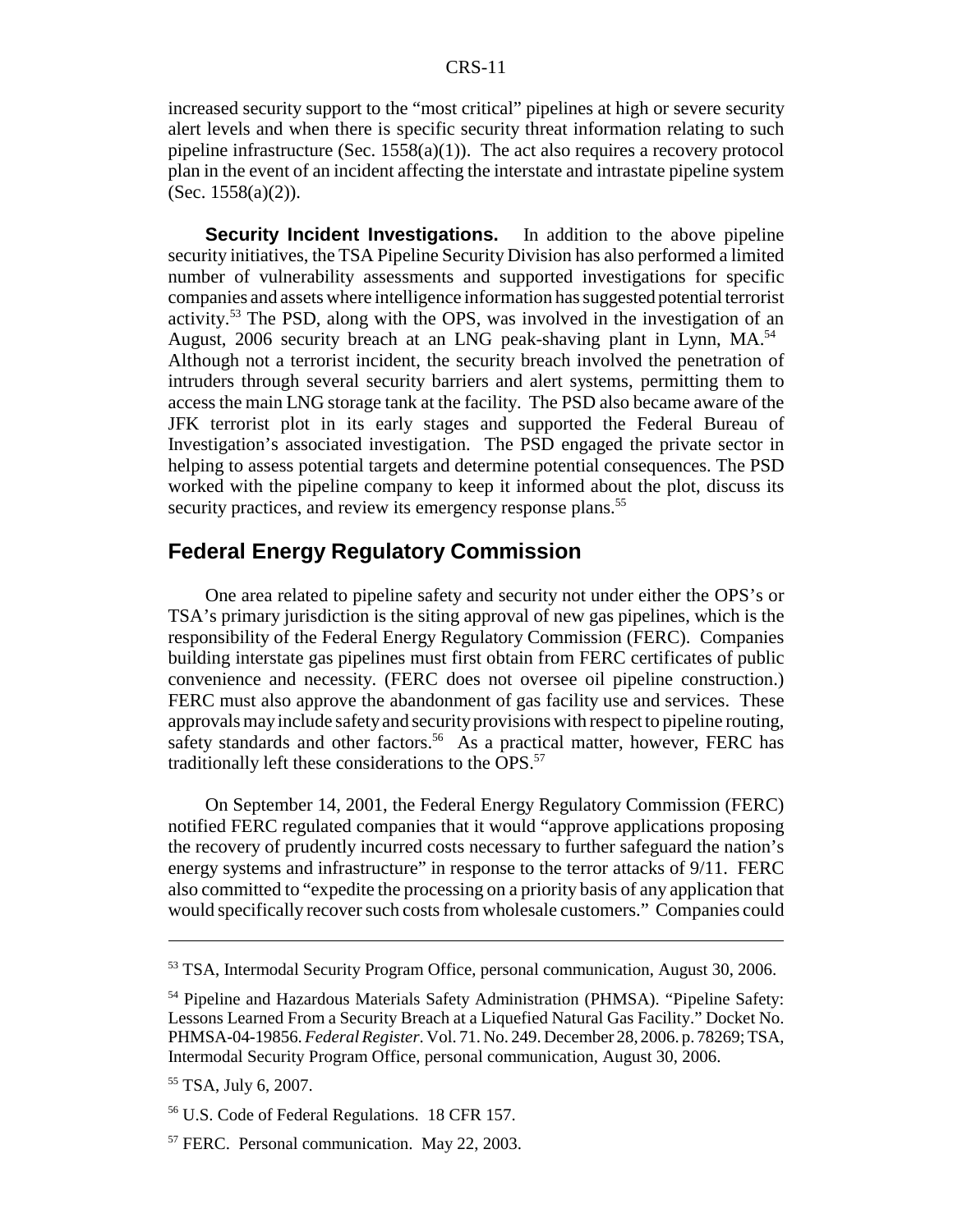propose a surcharge over currently existing rates or some other cost recovery method.<sup>58</sup> In FY2005, the commission processed security cost recovery requests from 14 oil pipelines and 3 natural gas pipelines.<sup>59</sup> The FERC's FY2006 annual report states that "the Commission continues to give the highest priority to deciding any requests made for the recovery of extraordinary expenditures to safeguard the reliability and security of the Nation's energy transportation systems and energy supply infrastructure."<sup>60</sup>

In February 2003, FERC handed down a new rule (RM02-4-000) to protect critical energy infrastructure information (CEII). The rule defines CEII as information that "must relate to critical infrastructure, be potentially useful to terrorists, and be exempt from disclosure under the Freedom of Information Act." According to the rule, critical infrastructure is "existing and proposed systems and assets, whether physical or virtual, the incapacity or destruction of which would negatively affect security, economic security, public health or safety, or any combination of those matters." CEII excludes "information that identifies the location of infrastructure." The rule also establishes procedures for the public to request and obtain such critical information, and applies both to proposed and existing infrastructure.<sup>61</sup>

On May 14, 2003, FERC handed down new rules (RM03-4) facilitating the restoration of pipelines after a terrorist attack. The rules allow owners of a damaged pipeline to use blanket certificate authority to immediately start rebuilding, regardless of project cost, even outside existing rights-of-way. Pipeline owners would still need to notify landowners and comply with environmental laws. Prior rules limited blanket authority to \$17.5 million projects and 45-day advance notice.<sup>62</sup>

## **Key Policy Issues**

The  $110<sup>th</sup>$  Congress is overseeing the implementation of the Pipeline Safety Improvement Act of 2006 (P.L. 109-468) and pipeline security provisions in the Implementing Recommendations of the 9/11 Commission Act of 2007 (P.L. 110-53). In its ongoing oversight of federal pipeline safety and security activities, Congress may examine a number of key issues which have drawn particular attention in policy debate. P.L. 109-468 and P.L. 110-53 contain additional provisions not discussed in this report

<sup>58</sup> Federal Energy Regulatory Commission (FERC). News release. R-01-38. Washington, DC. September 14, 2001.

<sup>59</sup> Federal Energy Regulatory Commission (FERC). *Federal Energy Regulatory Commission Annual Report FY2005*. 2006. p. 19. These are the most recent specific figures reported.

<sup>60</sup> Federal Energy Regulatory Commission (FERC). *Federal Energy Regulatory Commission Annual Report FY2006*. 2007. p. 23.

<sup>&</sup>lt;sup>61</sup> Federal Energy Regulatory Commission (FERC).. News release. R-03-08. Washington, DC. February 20, 2003.

<sup>62</sup> Schmollinger, Christian. "FERC OKs Emergency Reconstruction." *Natural Gas Week*. May 13, 2003.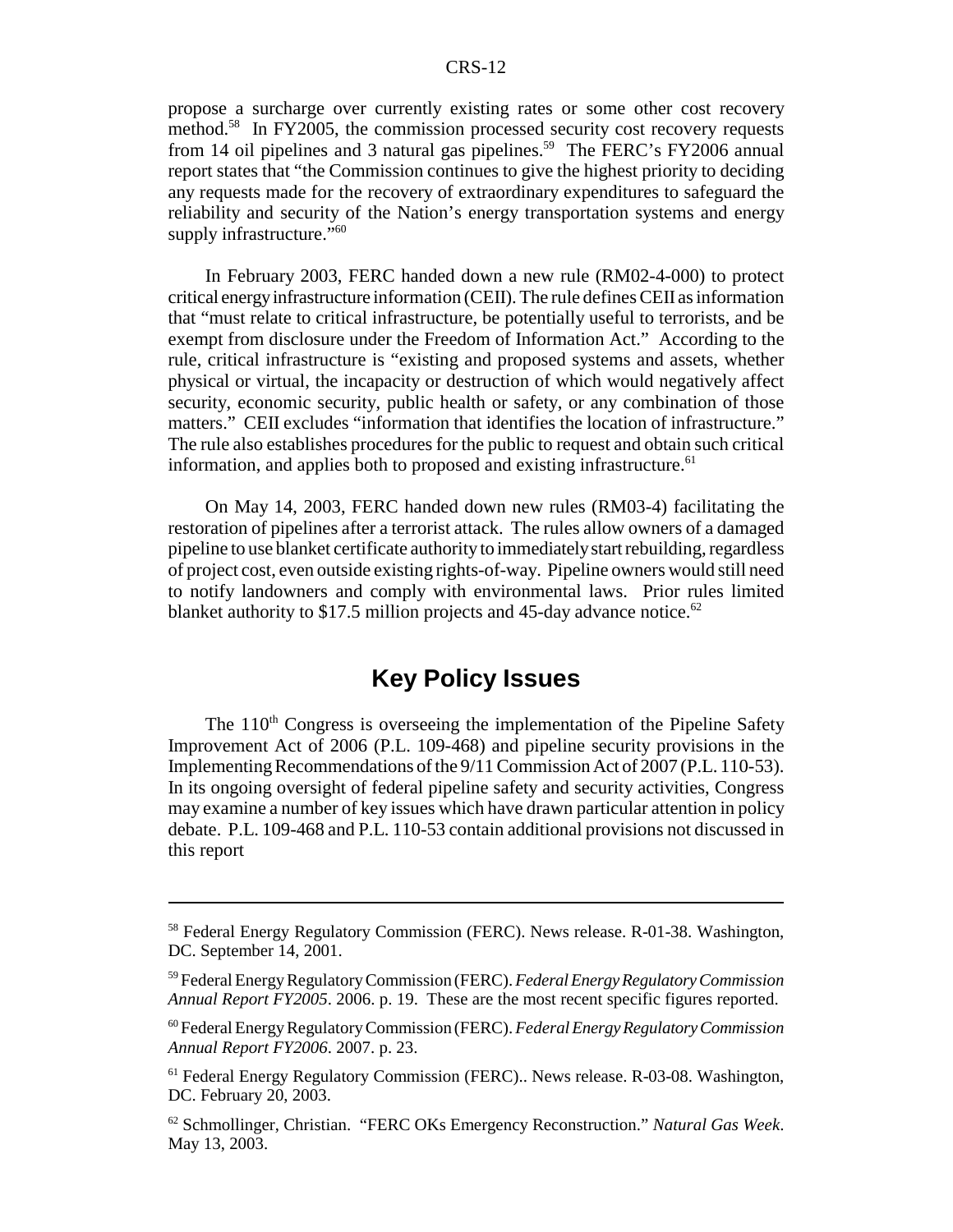## **Pipeline Damage Prevention**

According to OPS statistics, third-party excavation damage is the single greatest cause of accidents among natural gas distribution pipelines.<sup>63</sup> It is also a leading cause of damage among natural gas transmission and hazardous liquids pipelines. Some policy makers have proposed the establishment of federal civil penalties for violations of state "one-call" notification programs to prevent excavation damage to underground pipelines. While supporting stronger enforcement of excavation damage prevention programs, other stakeholders have argued that such enforcement is best performed by state regulators responsible for administering one-call programs rather than by the federal government. They favor an approach which encourages state enforcement, unless the federal government determines that a state's enforcement efforts are ineffective.<sup>64</sup> Consistent with this approach, P.L. 109-468 prohibits federal enforcement in states already imposing such penalties (Sec. 2). The act also authorizes grants to states (and certain municipalities) for improving damage prevention programs if the states have been certified (under 49 U.S.C. § 60105- 60106) or can demonstrate that they are establishing an "effective" program, as subsequently defined (Sec. 2).

#### **Low-Stress Pipeline Regulations**

Pipelines operated at less than 20% of the specified minimum strength of the material from which they are constructed are classified as "low-stress" pipelines under 49 C.F.R. § 195.2. According to the OPS, federal pipeline safety regulations originally did not apply to low-stress pipelines because they operated at low pressures, were not prone to accidents, and were thought to pose little risk to the public. In 1994, however, the OPS extended its hazardous liquid pipeline regulations under 49 C.F.R. § 195 to include low-stress pipelines that 1) transport highly volatile liquids, 2) are not located in rural areas, 3) are located offshore, or 4) are located in waterways used for commercial navigation (§ 195.1(b)(3)).

The regulation of low-stress pipeline regulations has come under greater Congressional scrutiny since March 2006, after a spill from a BP pipeline oil pipeline led to the partial shutdown of the Prudhoe Bay area oil field on the North Slope of Alaska. In its March 15, 2006, Corrective Action Order (CAO) issued to BP, the OPS found that BP's pipelines met the definition of a "hazardous pipeline facility" under 49 U.S.C. § 60112(a), which grants general authority under the statute, but that specific federal pipeline safety regulations under 49 C.F.R. § 195 did not apply at that time because BP's pipelines were classified as "low-stress" and fell under the exception in 49 C.F.R. § 195.1(b)(3).<sup>65</sup> In August, 2006, BP announced additional

<sup>63</sup> Office of Pipeline Safety (OPS). "Distribution Pipeline Incident Summary by Cause: 1/1/2006 - 12/31/2006." November 13, 2007. [http://ops.dot.gov/stats/NGDIST06.HTM]

<sup>64</sup> Felt, T., President and CEO, Explorer Pipeline. Statement before the House Committee on Energy and Commerce, Subcommittee on Energy and Air Quality hearing on Reauthorization of the Pipeline Safety Act. July 27, 2006.

<sup>65</sup> Pipeline and Hazardous Material Safety Admin. (PHMSA). *Corrective Action Order in* (continued...)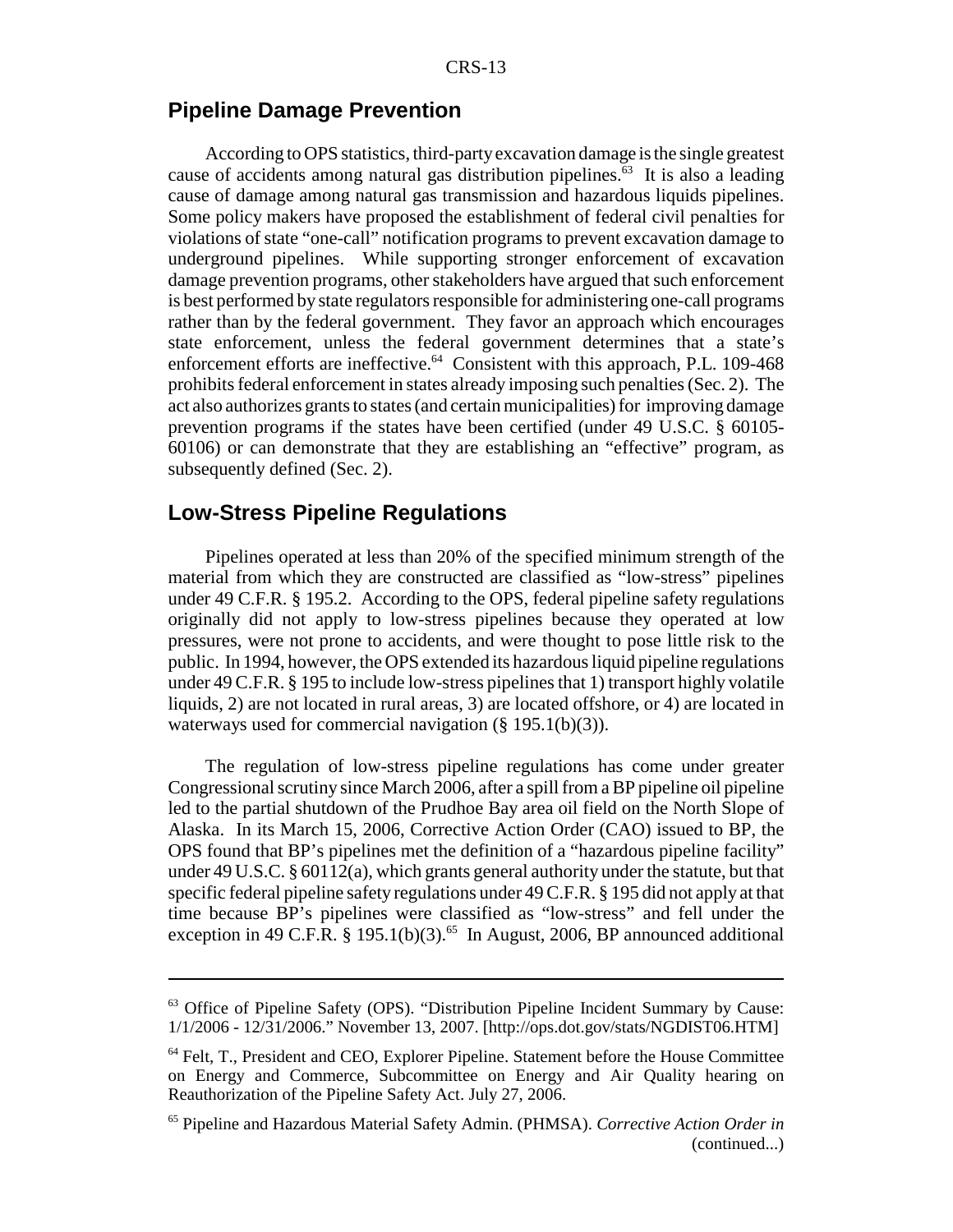#### CRS-14

disruption of North Slope oil supplies to conduct major pipeline repairs "following the discovery of unexpectedly severe corrosion and a small spill from a Prudhoe Bay oil transit line."66 BP subsequently admitted to flaws in its maintenance models and, in retrospect, the inadequacy of its overall maintenance program for its North Slope operations.<sup>67</sup>

On September 6, 2006, the OPS published in the Federal Register proposed rules for risk-based regulation of hazardous liquid low-stress pipelines located in "unusually sensitive areas" and exempted from its regulations under 49 C.F.R. § 195.68 The OPS defines an unusually sensitive area (USA) as "a drinking water or ecological resource area that is unusually sensitive to environmental damage from a hazardous liquid pipeline release" (49 C.F.R.  $\S$  195.6).<sup>69</sup> Although USAs would be identified on a site-by-site basis, the OPS has indicated that the North Slope is a  $USA.<sup>70</sup>$ 

P.L. 109-648 requires the OPS to promulgate final regulations for low-stress hazardous liquids pipelines by December 31, 2007 (Sec. 4); however, the agency has not met this deadline. Although the OPS initially expected to finalize regulations in USAs by the end of 2006, the agency has required more time to incorporate additional provisions under P.L. 109-648. The agency announced modifications to its 2006 proposed rules for low-stress hazardous liquid pipelines on May 18, 2007.<sup>71</sup> On September 7, 2007, the OPS requested approval from the Office of Management and Budget to collect additional data needed to develop its low-stress pipelines regulations.72 The agency has not publicly stated a revised date when it expects these regulations to be issued. In reviewing the OPS's final criteria for low-stress pipeline

69 49 C.F.R. § 195.6 further define "drinking water" or "ecological resource" areas.

70 Dept. of Transportation (DOT). "U.S. Department of Transportation Proposes New Safety Requirements for Rural Low-Stress and Gathering Pipelines in Unusually Sensitive Areas." Press release. PHMSA 8-06. August 31, 2006.

 $65$  (...continued)

*the Matter of BP Exploration (Alaska), Inc., Respondent*. CPF No. 5-2006-5015H. March 15, 2006. [http://ops.dot.gov/regions/west/BP%205-2006-5015H%20-%20Final.pdf].

<sup>66</sup> BP Exploration Alaska, Inc. "BP to Shutdown Prudhoe Bay Oil Field." Press release. August 6, 2006. [http://usresponse.bp.com/go/doc/1249/127496].

<sup>67</sup> Marshall, S., President, BP Exploration (Alaska) Inc. Comments to the Joint Alaska Senate and House Resources Committee. August18, 2006; Malone, R., August 7, 2006.

<sup>68</sup> Pipeline and Hazardous Materials Safety Administration (PHMSA). "Pipeline Safety: Protecting Unusually Sensitive Areas From Rural Onshore Hazardous Liquid Gathering Lines and Low-Stress Lines." *Federal Register*. Vol. 71. No. 172. September 6, 2006. pp. 52504-52519.

 $71$  Pipeline and Hazardous Materials Safety Administration (PHMSA). "Pipeline Safety: Protecting Unusually Sensitive Areas From Rural Low-Stress Hazardous Liquid Pipelines." *Federal Register*. Vol. 72. No. 96. May 18, 2007. pp. 28008-28016.

<sup>72</sup> Pipeline and Hazardous Materials Safety Administration (PHMSA). "Request for Public Comment and Office of Management and Budget Approval for a New Information Collection." *Federal Register*. Vol. 72. No. 173. September 7, 2007. pp. 51489-51490.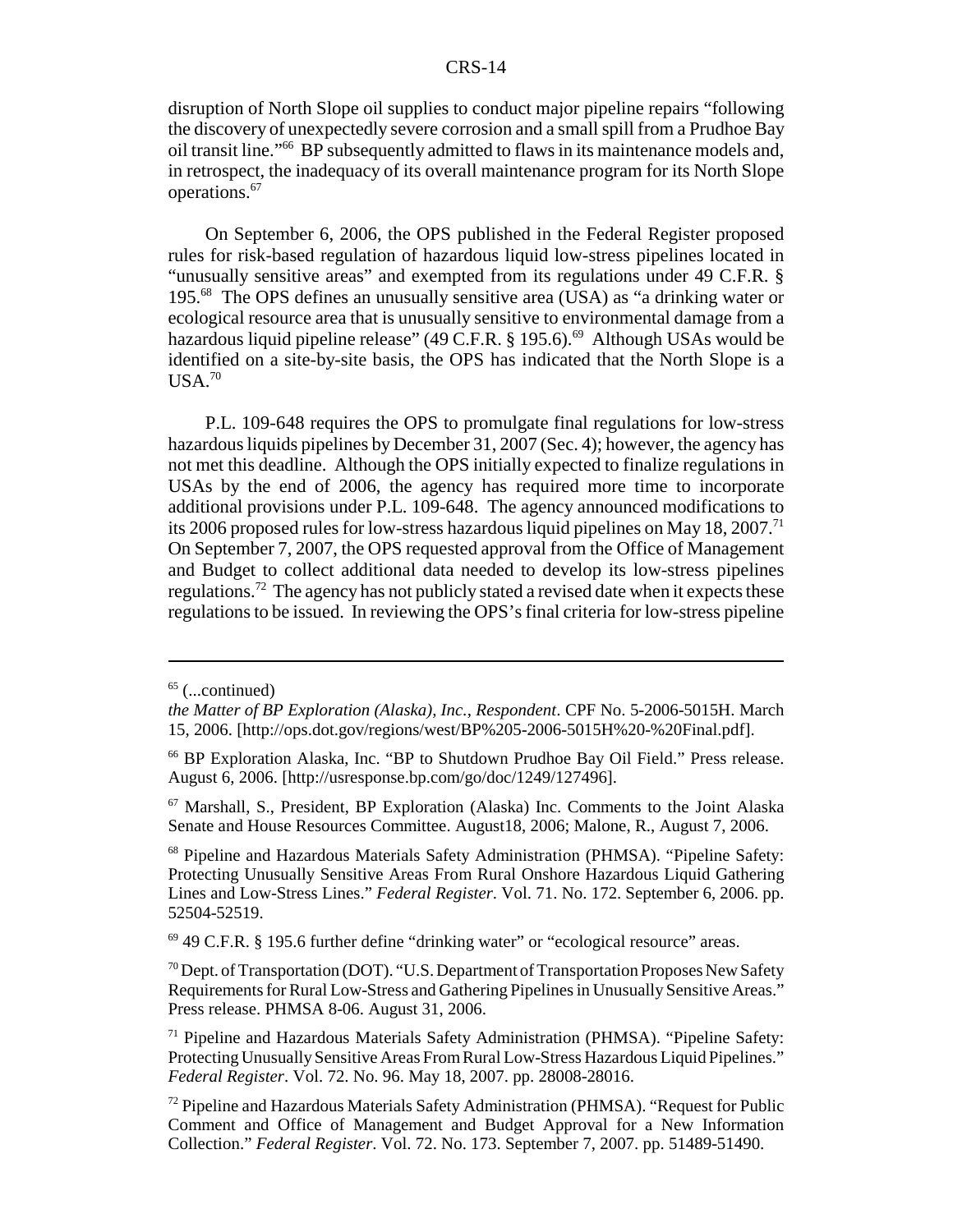regulation, Congress may consider the balance between the potential safety benefits and the potential costs of stricter safety programs in light of BP's pipeline problems and potential problems among similar pipeline systems elsewhere in the United States.

## **OPS Safety Enforcement**

The adequacy of the OPS's enforcement strategy has been an ongoing concern of Congress, particularly after the fatal pipeline accidents in Washington and New Mexico. A report from the General Accounting Office in 2000 called into question fundamental changes in OPS's enforcement strategy at the time, such as sharply reducing the use of fines to enforce compliance with pipeline safety regulations.<sup>73</sup> Provisions in the Pipeline Safety Improvement Act of 2002 (P.L. 107-355) put added scrutiny on the effectiveness of the OPS's enforcement strategy and assessment of civil penalties (Sec. 8). A 2004 Government Accountability Office (GAO) report reexamining OPS enforcement stated that the agency had made a number of changes in its enforcement strategy with the potential to improve pipeline safety. The report concluded, however, that the effectiveness of the strategy could not yet be determined because OPS's program had not incorporated "clear program goals, a well-defined strategy for achieving those goals, and performance measures linked to the program goals."74 In March 2006 testimony before Congress, the GAO reported that the OPS had adopted measures that appeared to be responsive to the agency's earlier concerns, although the GAO had not reviewed the strategy or its implementation in depth.75

In April 2006, PHMSA testified before Congress that the OPS had institutionalized a "tough-but-fair" approach to enforcement, "imposing and collecting larger penalties, while guiding pipeline operators to enhance higher performance."76 According to the agency, \$4 million in proposed civil penalties in 2005 was three times greater than penalties proposed in 2003, the first year higher penalties could be imposed under P.L. 107-355 (Sec. 8(a)).<sup>77</sup> Proposed penalties totaled \$3 million in 2006, and \$4 million in 2007.<sup>78</sup>

Notwithstanding the agency's efforts to change its pipeline safety enforcement strategy, some analysts have held that the OPS's enforcement actions have not been

<sup>76</sup> Gerard, S.L., Pipeline and Hazardous Materials Admin. (PHMSA). Testimony before the House Energy and Commerce Committee, Energy and Air Quality Subcommittee hearing on Pipeline Safety. Serial No. 109-84. April 27, 2006. p. 14.

 $77$  Ibid.

<sup>73</sup> General Accounting Office (GAO). *Pipeline Safety: The Office of Pipeline Safety Is Changing How It Oversees the Pipeline Industry.* GAO/RCED-00-128. May 2000. p. 22.

<sup>74</sup> Ibid. GAO. July 2004, p. 3.

<sup>75</sup> Siggerud, K. Government Accountability Office (GAO). Testimony before the House Committee on Transportation and Infrastructure, Subcommittee on Highways, Transit and Pipelines hearing on Pipeline Safety. GAO-06-474T. March 16, 2006. p. 11.

<sup>78</sup> Pipelines and Hazardous Materials Safety Admin. (PHMSA), "Summary of Enforcement Actions," Web page, February 1, 2008. [http://primis.phmsa.dot.gov/comm/reports/enforce/ Actions\_opid\_0.html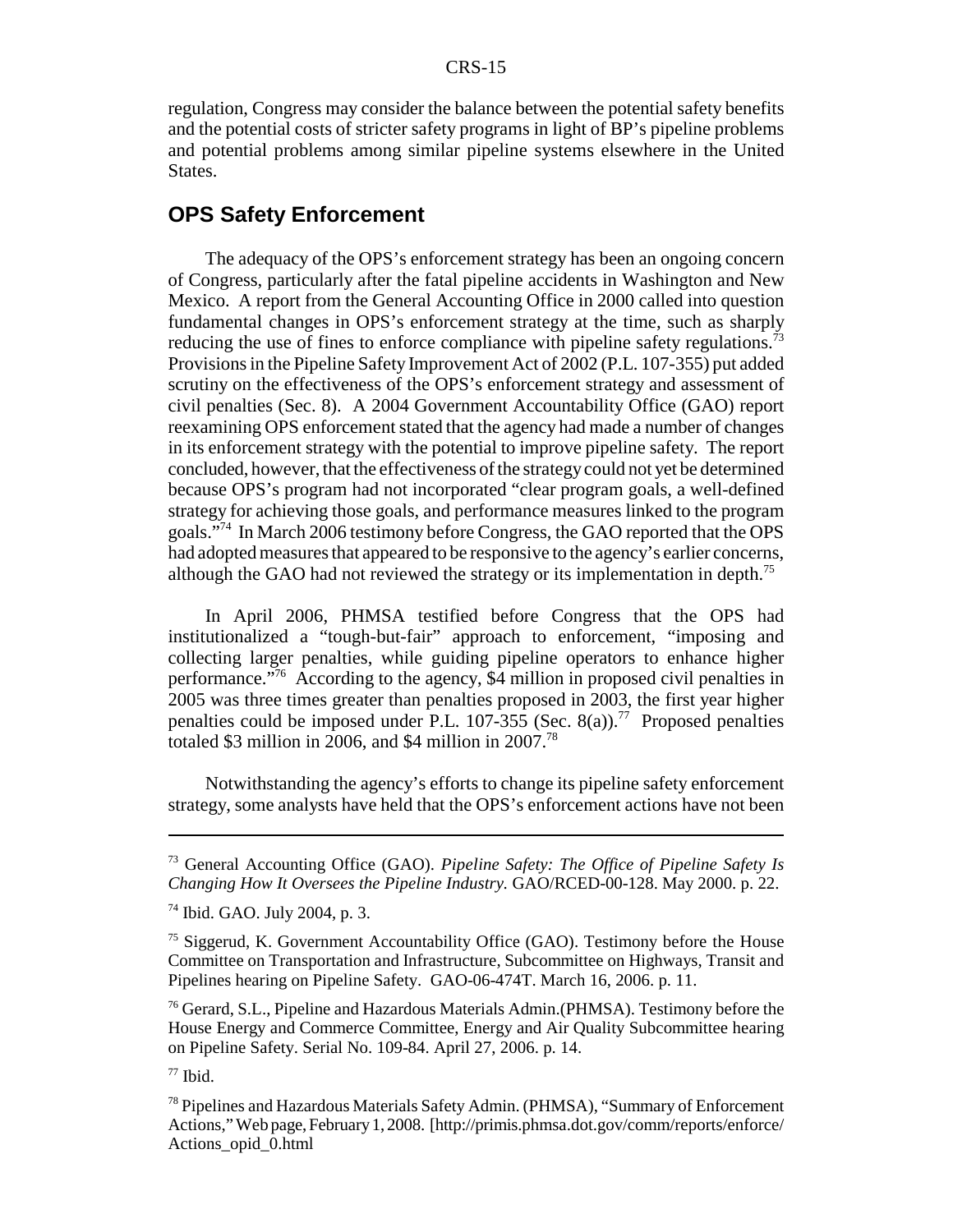sufficiently transparent to the public, other government agencies, or industry.<sup>79</sup> P.L. 109-468 requires the agency to issue monthly summaries of OPS enforcement actions including violation and penalty information for each action, and provide a mechanism for pipeline operators to make response information available to the public (Sec. 6). To meet these requirements, the OPS has established an Internet portal with pipeline safety enforcement information.<sup>80</sup>

## **Federal Pipeline Security Authority**

Congress has repeatedly raised questions about the appropriate division of pipeline security authority between the OPS and TSA.81 Both the OPS and TSA have played important roles in the federal pipeline security program, with TSA the designated lead agency since 2002. In 2004, the DOT and DHS entered into a memorandum of understanding (MOU) concerning their respective security roles in all modes of transportation. The MOU notes that DHS has the primary responsibility for transportation security with support from the DOT, and establishes a general framework for cooperation and coordination. The MOU states that "specific tasks and areas of responsibility that are appropriate for cooperation will be documented in annexes ... individually approved and signed by appropriate representatives of DHS and DOT."<sup>82</sup> On August 9, 2006, the departments signed an annex "to delineate" clear lines of authority and responsibility and promote communications, efficiency, and nonduplication of effort through cooperation and collaboration between the parties in the area of transportation security."83

In January, 2007, the PHMSA Administrator testified before Congress that the agency had established a joint working group with TSA "to improve interagency coordination on transportation security and safety matters, and to develop and advance plans for improving transportation security," presumably including pipeline security.<sup>84</sup> According to TSA, the working group has developed a multi-year action plan specifically delineating roles, responsibilities, resources and actions to execute

<sup>79</sup> Ibid. Epstein, L.N.. July 27, 2006.

<sup>80</sup> Office of Pipeline Safety (OPS). "PHMSA Pipeline Safety Program: Enforcement." Web page. May 15, 2007. [http://primis.phmsa.dot.gov/comm/reports/enforce/Enforcement.html]

<sup>&</sup>lt;sup>81</sup> For example, see Hon. William J. Pascrell, Jr., statement at the House Committee on Transportation and Infrastructure, Subcommittee on Highways, Transit and Pipelines, hearing on Pipeline Safety, March 16, 2006.

<sup>82</sup> Dept. of Homeland Security (DHS) and Dept. Of Transportation (DOT). *Memorandum of Understanding Between the Department of Homeland Security and the Department of Transportation on Roles and Responsibilities*. September 28, 2004, p. 4.

<sup>&</sup>lt;sup>83</sup> Transportation Security Admin. and Pipelines and Hazardous Materials Safety Admin., "Transportation Security Administration and Pipelines and Hazardous Materials Safety Administration Cooperation on Pipelines and Hazardous Materials Transportation Security," August 9, 2006. [http://www.tsa.gov/assets/pdf/tsa-phmsa\_annex\_to\_dhs-dot\_mou.pdf]

<sup>84</sup> Barrett, T.J., Administrator, Pipeline and Hazardous Materials Safety Administration (PHMSA). Testimony before the Senate Committee on Commerce, Science, and Transportation hearing on Federal Efforts for Rail and Surface Transportation Security. January 18, 2007.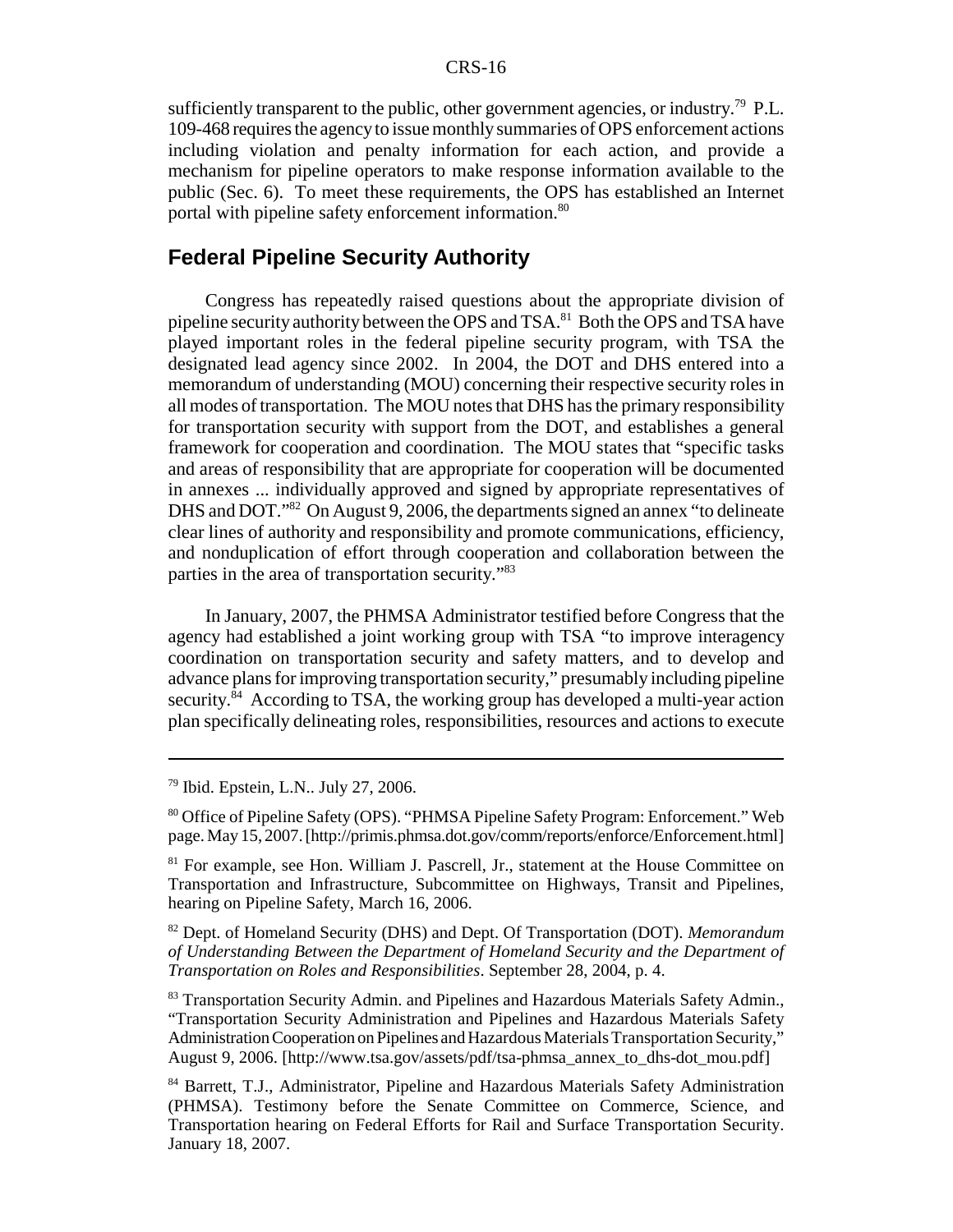11 program elements: identification of critical infrastructure/key resources and risk assessments; strategic planning; developing regulations and guidelines; conducting inspections and enforcement; providing technical support; sharing information during emergencies; communications; stakeholder relations; research and development; legislative matters; and budgeting. The working group meets quarterly to update the plan.85 P.L. 109-468 requires the DOT Inspector General to assess the pipeline security actions taken by the DOT in implementing its 2004 MOU with the DHS (Sec. 23). The Inspector General initiated this assessment in June 2007 but has not yet published any findings.<sup>86</sup> It remains to be determined whether the cooperative activities put in place between the OPS and TSA based on the provisions in their MOU annex will be implemented effectively given the two agencies' existing structures and obligations.

## **Pipeline Security Regulations**

As noted earlier in this report, federal pipeline security activities have to date relied upon voluntary industry compliance with OPS security guidance and TSA security best practices. By initiating this voluntary approach, the OPS sought to speed adoption of security measures by industry and avoid the publication of sensitive security information (e.g., critical asset lists) that would normally be required in public rulemaking.<sup>87</sup> Likewise, although TSA's FY2005 budget justification stated that the agency would "issue regulations where appropriate to improve the security of the [non-aviation transportation] modes," the agency has not done so for pipelines.<sup>88</sup> TSA believes that the pipeline industry has taken the security guidance seriously and has done a "good job" to date.<sup>89</sup> The pipelines industry has expressed concern that new security regulations and related requirements may be "redundant" and "may not be necessary to increase pipeline security."90 Likewise the PHMSA Administrator in 2007 testified that enhancing security "does not necessarily mean that we must impose regulatory requirements."<sup>91</sup>

Provisions in P.L. 109-468 require the DOT Inspector General to "address the adequacy of security standards for gas and oil pipelines" (Sec. 23(b)(4)). The Inspector General has made no public announcements related to this requirement nor

<sup>85</sup> TSA, Pipeline Security Division, personal communication, July 6, 2007.

<sup>86</sup> U.S. Dept. of Transportation, Office of Inspector General, "Audit Announcement — Implementation of the Pipeline Security Annex Pipeline and Hazardous Materials Safety Administration," Memorandum, Project No. 07A3018A000, June 12, 2007.

<sup>87</sup> GAO, *Pipeline Security and Safety: Improved Workforce Planning and Communication Needed*, GAO-02-785, August 2002, p. 22.

<sup>88</sup> Department of Homeland Security (DHS), *Transportation Security Administration Fiscal Year 2005 Congressional Budget Justification*, Washington, DC, February 2, 2004, p. 20.

<sup>89</sup> TSA, February 27, 2008.

<sup>&</sup>lt;sup>90</sup> American Gas Association (AGA), American Petroleum Institute (API), Association of Oil Pipelines (AOPL), and American Public Gas Association (APGA), joint letter to members of the Senate Commerce Committee providing views on S. 1052, August 22, 2005.

 $91$  Barrett, T.J. January 18, 2007.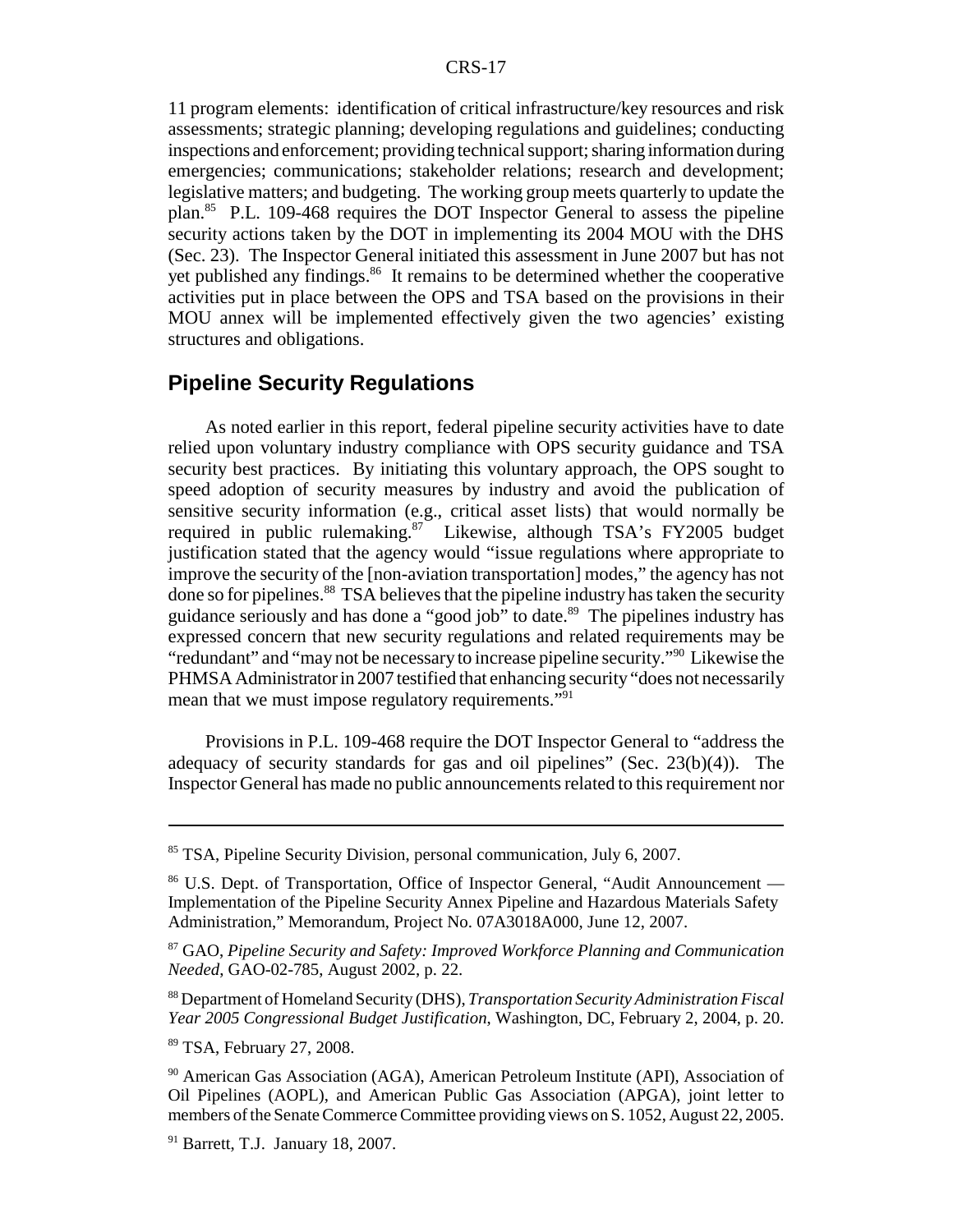released any related reports. P.L. 110-53 requires TSA, in consultation with the OPS, to establish within one year of enactment a program for reviewing the adoption by pipeline operators of the 2002 OPS security guidance, including the review of security plans and critical facility inspections "of the 100 most critical pipeline operators" (Sec. 1557 (b)). According to TSA, the agency's existing CSR program fulfills much of this requirement. TSA intends to implement a plan to review the security plans of the most critical pipelines by August  $2008<sup>92</sup>$  P.L. 110-53 also directs TSA to promulgate pipeline security regulations and carry out necessary inspection and enforcement, if the agency determines that regulations are appropriate (Sec. 1557(d)). TSA states that it is currently considering pipeline security regulations, but has not publicly indicated if and when it may issue such regulations.<sup>93</sup> In its oversight of potential pipeline security regulations, Congress may evaluate the effectiveness of the current voluntary pipeline security standards based on findings from the TSA's CSR reviews and future DOT Inspector General reports.

## **TSA Pipelines Security Resources**

Congress has long been critical of TSA's funding of non-aviation security activities, including pipeline activities. For example, as one Member remarked in 2005, "aviation security has received 90% of TSA's funds and virtually all of its attention. There is simply not enough being done to address ... pipeline security."94 At its current staffing level, TSA's Pipelines Security Division has limited field presence for inspections and possible enforcement of future regulations. TSA's plan to focus security inspections on the largest pipeline and distribution system operators seeks to make the best use of limited resources. The concern is that TSA currently lacks sufficient resources for rigorous security plan verification and a credible threat of enforcement, so operator compliance with security guidance may be inadequate, leaving the pipeline network as a whole less secure than it might be with more universal inspection and enforcement coverage. P.L. 110-53 specifically authorizes funding of \$2 million annually through FY2010 for TSA's pipeline security inspections and enforcement program (Sec.  $1557(e)$ ). It is an open question whether \$2 million annually would be sufficient to enable TSA to meet congressional expectations for federal pipeline security activities.

#### **Identifying Critical Assets**

Pipeline operators seek clear definitions of pipeline asset "criticality" so they will know exactly what assets to protect and how well to protect them. The definition of "criticality" developed by industry in 2002 (and supported in the OPS guidance) avoided numerical thresholds, relying instead on discretionary qualitative

<sup>&</sup>lt;sup>92</sup> TSA, February 27, 2008.

<sup>&</sup>lt;sup>93</sup> TSA, February 27, 2008.

<sup>&</sup>lt;sup>94</sup> Sen. Daniel K. Inouye, opening statement before the Senate Committee on Commerce, Science and Transportation, hearing on the President's FY2006 Budget Request for the Transportation Security Administration (TSA), February 15, 2005.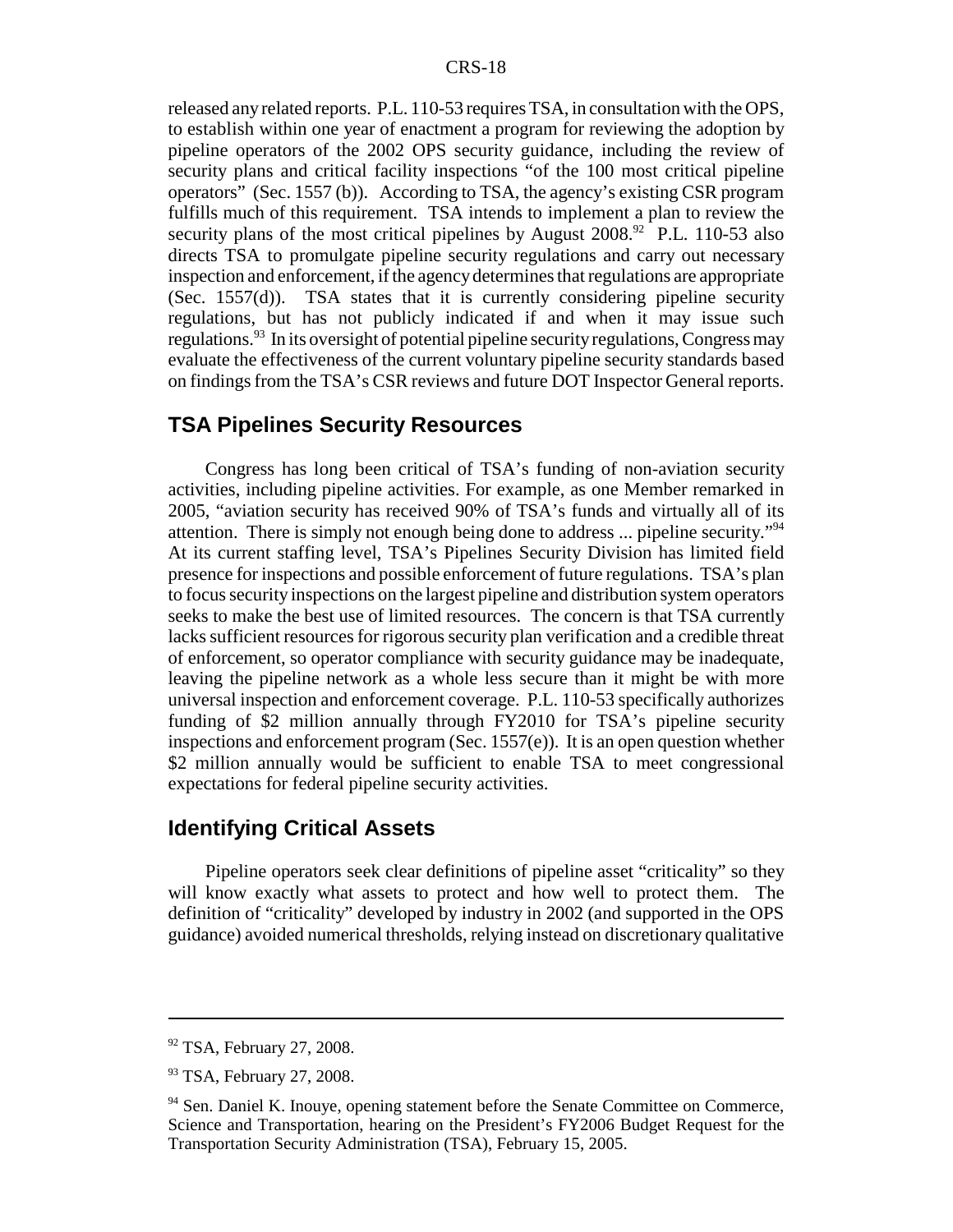metrics like "significance" of impact.<sup>95</sup> The OPS has since expressed its belief that this definition may be too general and that clearer criticality thresholds are needed.<sup>96</sup> The HSPD-7 directive appears to narrow the definition of "criticality" by emphasizing infrastructure "that could be exploited to cause catastrophic health effects or mass casualties" (par. 13), but it is not clear how this emphasis applies to pipelines. The Information Analysis and Infrastructure Protection (IAIP) directorate within DHS developed a list of critical pipelines within its national asset database, but Congress, the GAO, and the DHS Inspector General have identified problems with DHS's criteria for critical asset identification.<sup>97</sup>

As discussed above, TSA has developed its own confidential list of critical pipeline systems in support of its CSR program. This approach was used to identify within the entire U.S. pipeline system a small number of pipelines for further security evaluation. The agency also used (unspecified) qualitative methods from subject matter experts, where applicable, to consider the criticality of certain pipeline systems not adequately addressed by the quantitative screening.<sup>98</sup> According to the PSD, the current working definition of "critical" comes from the OPS's 2002 pipeline security information circular, although TSA is in the process of updating this definition.99 Given the continuing uncertainty among industry and policy makers about what constitutes a critical asset, how the DOT or TSA identify critical pipelines currently or under the provisions in P.L. 110-53 may require further examination.

## **Additional Issues**

In addition to the issues mentioned above, Congress may consider several issues related to proposed legislation or otherwise raised by pipeline stakeholders.

**Distribution Integrity Management.** As noted earlier in this report, the OPS made integrity management programs mandatory for oil transmission pipelines in 2001 and for gas transmission pipelines in 2003. Congress and other stakeholders have since sought to extend these regulations to natural gas distribution pipelines, such as those operated by regional natural gas utilities. Because distribution pipelines are designed and operate differently from transmission lines, the OPS has

<sup>&</sup>lt;sup>95</sup> American Gas Association (AGA) and the Interstate Natural Gas Association of America (INGAA), *Security Guidelines Natural Gas Industry Transmission and Distribution*, Washington, DC, September 6, 2002, p. 6.

<sup>96</sup> OPS, personal communication, June 9, 2003.

 $97$  For example, see Rep. Zoe Lofgren, remarks at the House Homeland Security Committee, Intelligence, Information Sharing, and Terrorism Risk Assessment Subcommittee, hearing on Terrorism Risk Assessment at the Department of Homeland Security," November 17, 2005; Government Accountability Office (GAO), *Risk Management: Further Refinements Needed to Assess Risks and Prioritize Protective Measures at Ports and Other Critical Infrastructure*, GAO-06-91, December 15, 2005, pp. 81-82; Dept. of Homeland Security (DHS), Office of Inspector General. *Progress in Developing the National Asset Database*. OIG-06-04. June 2006.

<sup>&</sup>lt;sup>98</sup> TSA, July 6, 2007.

<sup>99</sup> TSA, February 27, 2008.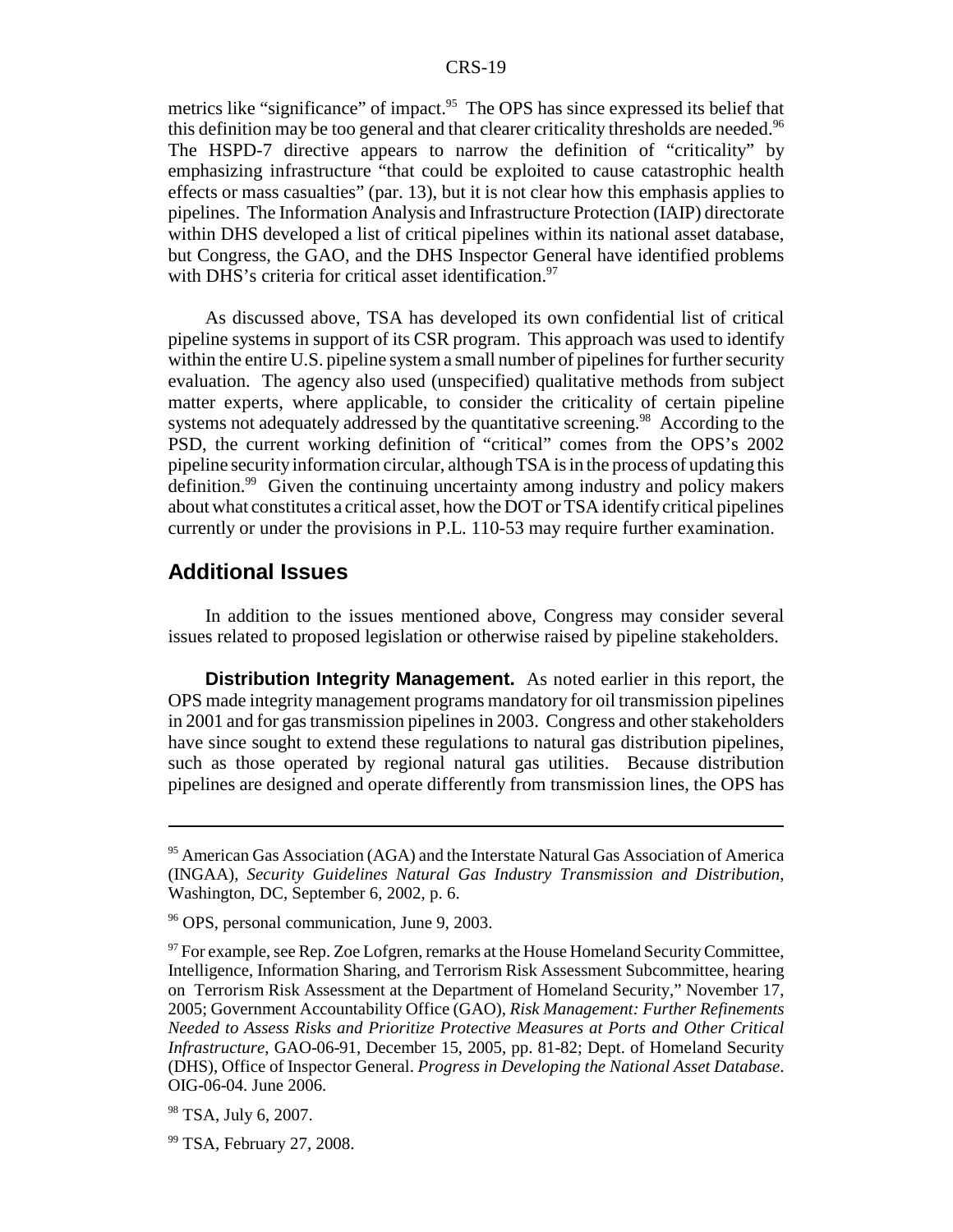been developing approaches to structuring unique regulations for distribution systems.<sup>100</sup> Natural gas distribution companies seek flexible, risk-based options in any future integrity management regulations directed at distribution systems.<sup>101</sup> P.L. 109-468 mandates the promulgation by OPS of minimum standards for integrity management programs for distribution pipelines by December 31, 2007 (Sec. 9). The agency has not yet issued these standards. Involved pipeline operators expect the agency to issue final standards in  $2009$ .<sup>102</sup> As the OPS's study of distribution integrity management measures continues, Congress may act to ensure that any resulting regulations balance the potential benefits of improved pipeline safety with the potential costs to distribution pipeline operators.

**Mandatory Pipeline Assessment Intervals.** The Pipeline Safety Improvement Act of 2002 requires that natural gas pipelines operators subject to the act perform integrity management reassessments at least every seven years after an initial baseline assessment (Sec. 14a). Some pipeline operators believe that this reassessment interval may be too prescriptive and may not be appropriate for all pipelines. Operators argue that assessing pipelines too frequently is costly and inefficient, diverting limited safety resources from other uses with greater pipeline safety benefits.<sup>103</sup> Based on assessments conducted through 2005, "and the generally safe condition of gas transmission pipelines," the GAO has concluded that the seven year reassessment interval "appears to be conservative."104 The GAO recommends that Congress permit pipeline operators to reassess gas transmission pipelines at intervals based on risk factors, technical data, and engineering analyses. The agency believes such a revision would allow the OPS more flexibility to establish longer or shorter reassessment intervals as warranted by pipeline conditions.<sup>105</sup> Nonetheless, P.L. 109-468 does not change gas pipeline assessment intervals.

**National Pipeline Mapping System.** The National Pipeline Mapping System (NPMS) was established by the OPS as a publicly accessible geographic information system (GIS) containing geospatial and attribute data for pipelines and LNG facilities under OPS jurisdiction. The NPMS is an essential decision support

<sup>100</sup> Pipeline and Hazardous Materials Safety Admin. (PHMSA) *et al*. *Integrity Management for Gas Distribution Pipelines, Report of Phase 1 Investigations*. December 2005.

<sup>&</sup>lt;sup>101</sup> E. F. Bender, Baltimore Gas and Electric Company, testimony before the House Committee on Transportation and Infrastructure, Subcommittee on Highways, Transit and Pipelines, hearing on Pipeline Safety, March 16, 2006, p. 10.

<sup>&</sup>lt;sup>102</sup> Southern Gas Association, "Distribution Integrity Management Program," Slide presentation, December 17, 2007, p. 7. [http://www.southerngas.org/ DISTRIBUTION-OPERATIONS/documents/DIMP\_Discussion\_ Points.ppt#256,1,Distribution Integrity Management Program]

<sup>&</sup>lt;sup>103</sup> J. L. Mohn, Panhandle Energy, testimony before the House Committee on Transportation and Infrastructure, Subcommittee on Highways, Transit and Pipelines, hearing on pipeline Safety, March 16, 2006, p. 9.

<sup>104</sup> Government Accountability Office (GAO). *Natural Gas Pipeline Safety: Risk-Based Standards Should Allow Operators to Better Tailor Reassessments to Pipeline Threats*. GAO-06-945. September 8, 2006. p. 3.

 $105$  Ibid. p. 6.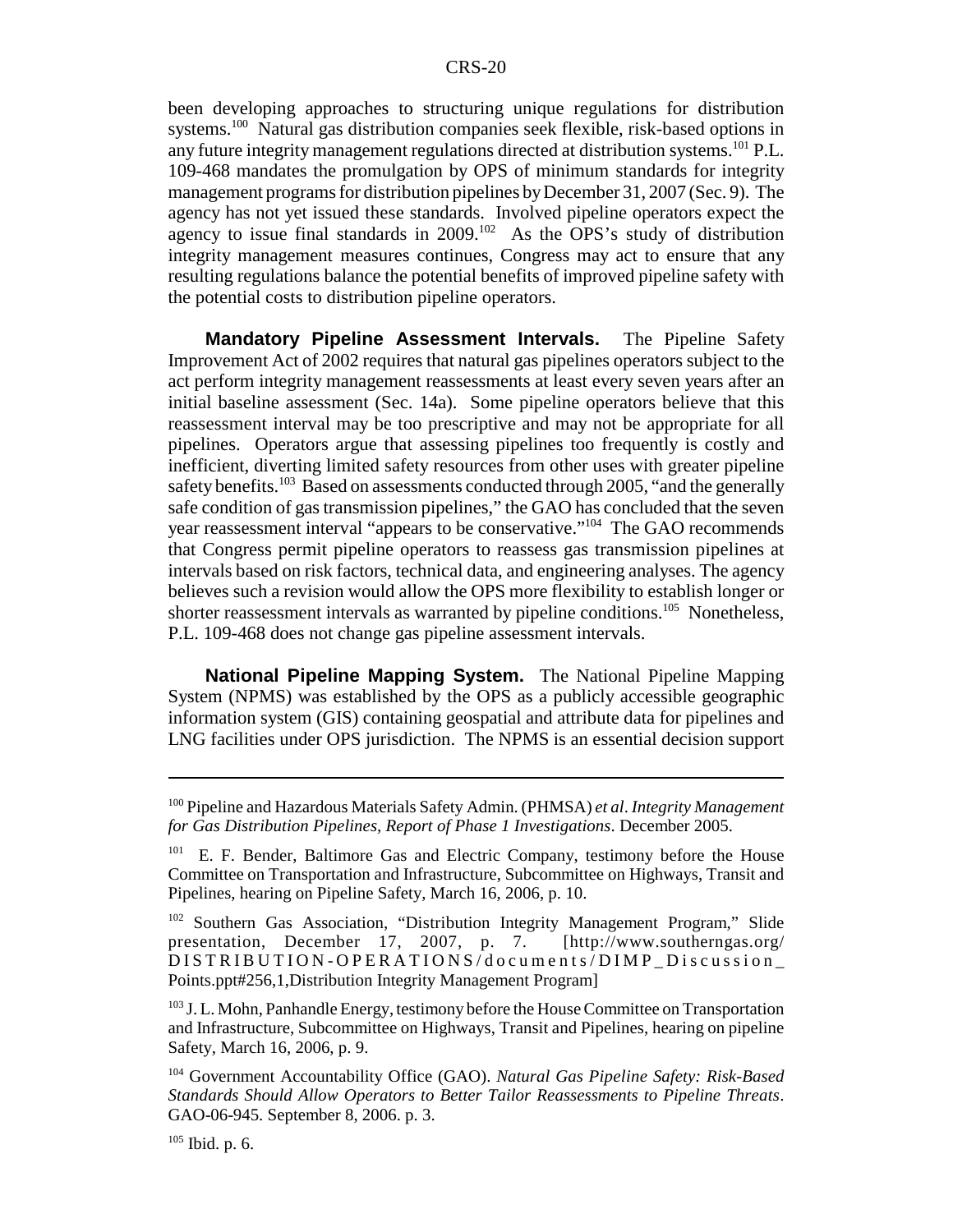tool for emergency planning, inspection planning, and safety enhancement in the nation's pipeline system. In response to the terror attacks of September 11, 2001, the OPS restricted NPMS access to government officials and pipeline operators only and prohibited the transfer of NPMS data outside the NPMS system. Some analysts believe that access and data restrictions have hampered the ability of local agencies and the general public to incorporate essential pipeline information into local safety planning. They believe that NPMS restrictions are also ineffective in preventing terrorist attacks because pipeline location maps are publicly available elsewhere and because pipelines must be physically marked under federal regulation.<sup>106</sup> Other critics have questioned the accuracy of the NPMS pipeline data, citing recent media reports that the NPMS contains significant errors because the system relies on unverified pipeline operator submissions.<sup>107</sup> According to the NPMS, nominal accuracy of geospatial data in the NPMS is  $+/-500$  feet.<sup>108</sup> In response to concerns about access, the OPS now permits public access to certain maps and data in the NPMS on a county-by-county basis.<sup>109</sup> The OPS reportedly has acknowledged limitations in NPMS accuracy, but has not publicly discussed plans to address them.110 Congress may reevaluate whether the OPS's security restrictions on NPMS data, and the quality of NPMS maps, are appropriately balanced with respect to their potential impacts on local community safety and security planning.

## **Conclusions**

Both government and industry have taken numerous steps to improve pipeline safety and security since 2001. Federal activities in these areas are evolving and agency responsibilities are still being sorted out. Although pipeline impacts on the environment remain a concern of some public interest groups, both federal government and industry representatives suggest that federal pipeline programs have been on the right track. Furthermore, ongoing dialogue among the operators and federal agencies appears to be addressing many elements of federal pipeline safety and security policy that have been causing concern.

As oversight of the federal role in pipeline safety and security continues, questions may be raised concerning the effectiveness of state pipeline damage prevention programs, the promulgation of low-stress pipeline regulations, federal pipeline safety enforcement, the relationship between DHS and the DOT with respect to pipeline security, and particular provisions in federal pipeline safety regulation.

<sup>106</sup> C. Weimer, Executive Director, Pipeline Safety Trust, testimony before the House Committee on Transportation and Infrastructure, Subcommittee on Highways, Transit and Pipelines, hearing on Pipeline Safety, March 16, 2006.

<sup>107</sup> Cappielo, D. "What Lies Beneath." *Houston Chronicle*. November 12, 2006. p. A1.

<sup>108</sup> National Pipeline Mapping System, "About the NPMS," Web page, June 21, 2007. [https://www.npms.phmsa.dot.gov/application.asp?tact=npms&page=subapp.asp?app=ab outnpms&act=about]

<sup>&</sup>lt;sup>109</sup> National Pipeline Mapping System, "Welcome to the NPMS Public Map Viewer," Web page, April, 2 2007. [https://www.npms.phmsa.dot.gov/searchp/newlogin.asp?search=Pub]

 $110$  Cappiel, D. November 12, 2006.